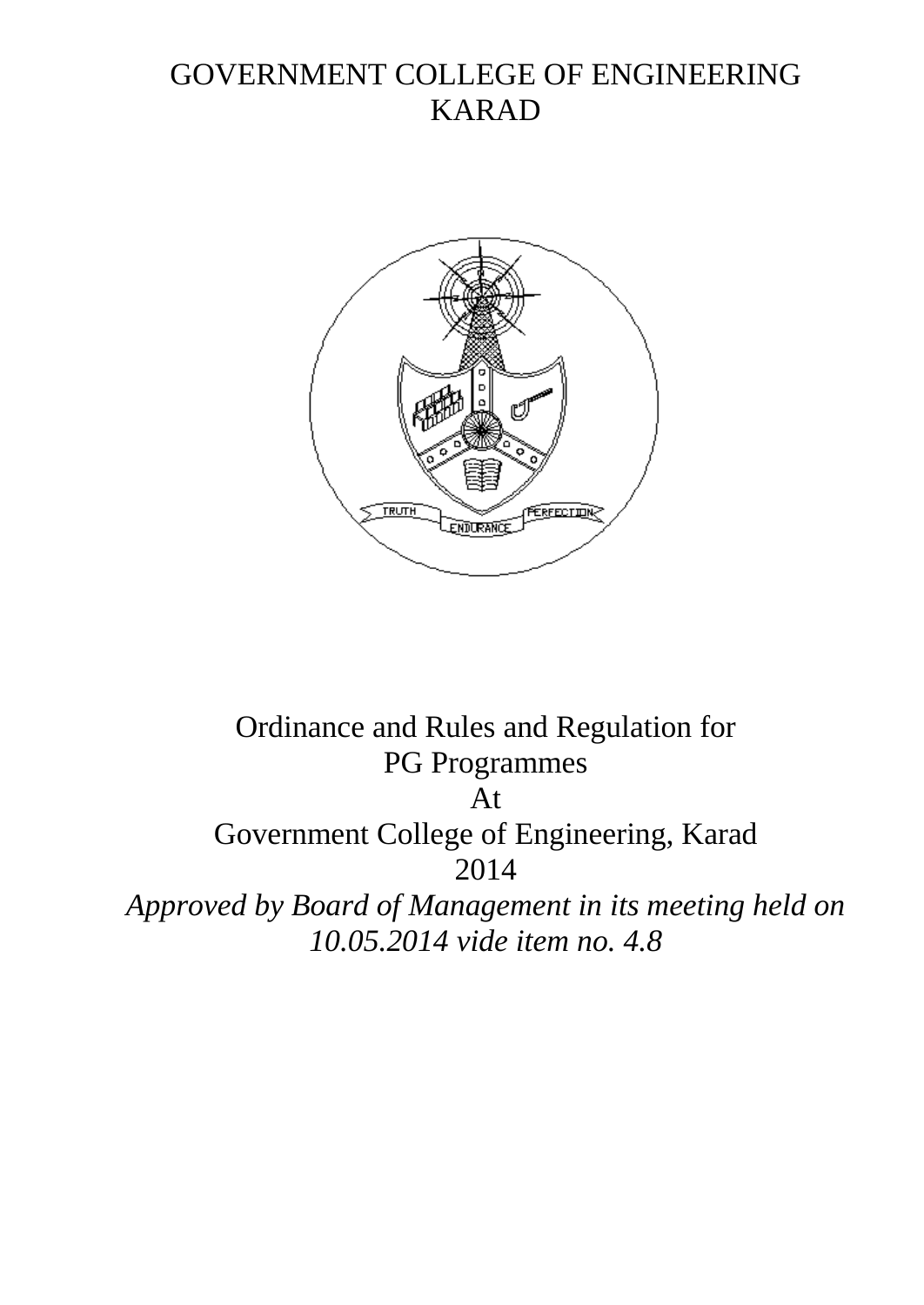# ORDINANCE, RULES AND REGULATION FOR PG PROGRAMMES For the award of M. Tech. and M. C. A. Degree

The Board of Management of the college prescribes the ordinance in respect of the different academic programmes at Government College of Engineering, Karad on the recommendation of Academic Council. The College bases its programmes on the framework set by these ordinances. The details in respect of the ordinances issued for M. Tech. amd M. C. A. Programmes are as follows

### O-1 **Short Title and Commencement**

- (i) These ordinance, Rules and Regulation shall be called as "Government College of Engineering, Karad Regulation for the award of M. Tech. and M. C. A. Degree";
- (ii) These ordinances shall come into force with effect from such date as the BOM (as defined in O-2) may decide in this behalf.

### O-2 **Definitions**

Unless the context requires otherwise,

- (i) "**Government**" shall means Government of Maharashtra;
- (ii) "**University**" shall mean Shivaji University, Kolhapur;
- (iii) "**College**" shall mean Government College of Engineering, Karad;
- (iv) "**BOM**" shall mean Board of Management of the college;
- (v) "**AICTE**" shall mean All India Council for Technical Education;
- (vi) "**UGC**" shall mean University Grand Commission
- (vii) "**Director**" shall mean Principal or Director of the college;
- (viii) "**Academic Board"** shall mean the academic board;
- (ix) "**APEC**" shall mean College level Academic Programme Evaluation Committee;
- (x) "**Dean**" shall means Dean of the college, with the specific function also indicated along with the title;
- (xi) "**Programme"** shall mean a structured package of the courses offered by the college leading to B. Tech/ M. Tech degree;
- (xii) "**Course**" shall mean a curricular component of the programme identified by designated code number and title;
- (xiii) "**BOS**" shall mean subject board for PG/UG programmes;
- (xiv) "**DBOS**" shall mean departmental BOS;
- (xv) "**U. G.**" shall mean Under Graduate;
- (xvi) "**P. G.**" shall mean Post Graduate;
- (xvii) "**Degree**" shall mean the Bachelor of Technology (B. Tech.) or Master of Technology (M. Tech.) and such other degrees of the college as may be approved by BOM/Government;
- (xviii) "**Applicant"** shall mean an individual who applies for admission to any U. G./P. G. programme of the college;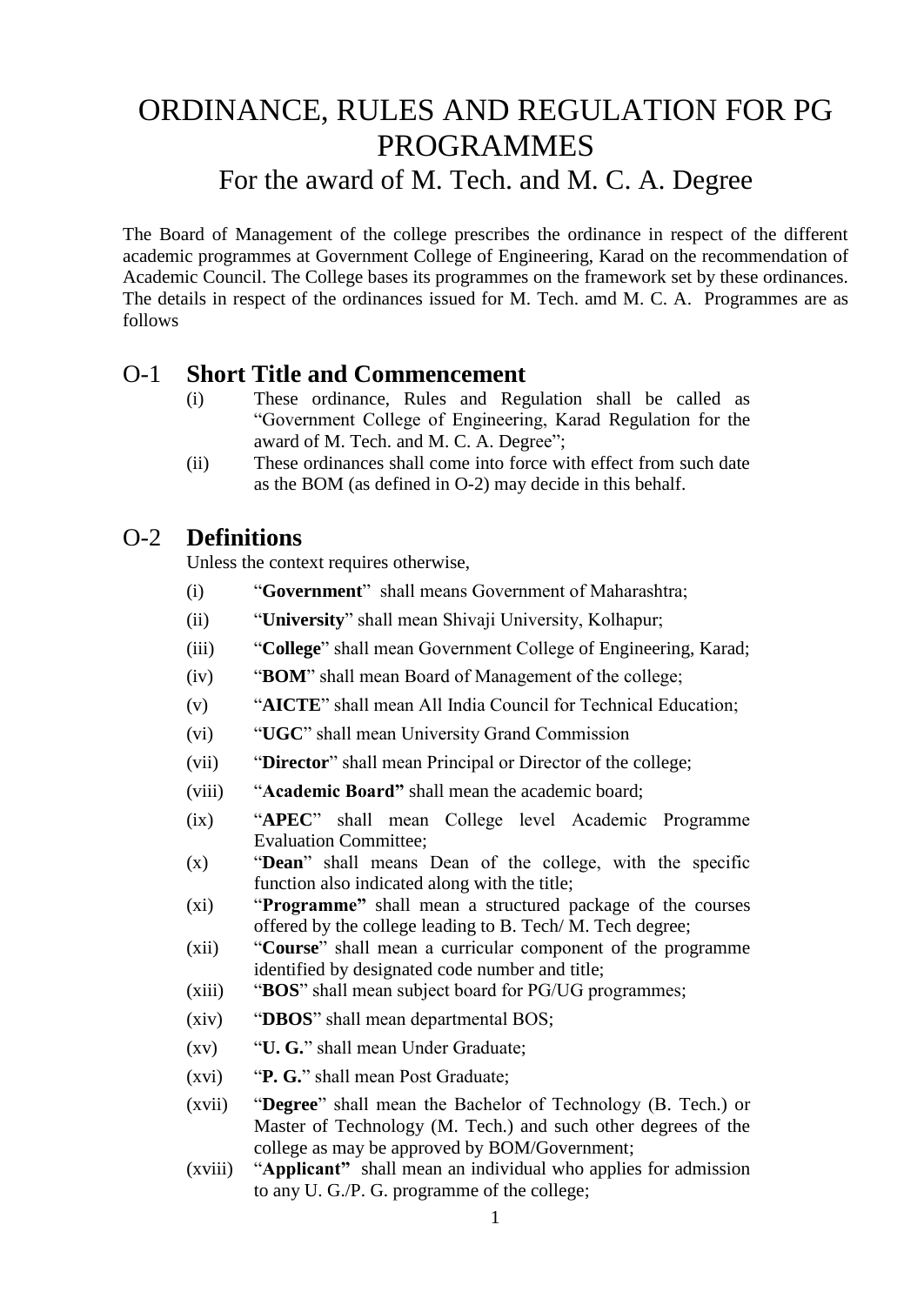(xix) "**Student**" shall mean an individual registered for U.G/P.G. programme for full time study leading to B. Tech/M. Tech degree or M. C. A;

"**DAMCA Student**" shall mean a student who is admitted directly to second year of the M. C. A. degree programme and registered for M. C. A. fulltime programme leading to M. C. A. Degree;

- (xx) "**Scheme of Teaching and Examination**" shall mean the scheme of teaching and examination for a programme of study as approved by academic board/ BOM on the recommendations of APEC;
- (xxi) " **Programme Coordinator"** shall mean a faculty who have full responsibility for the programme, coordinating the work of other faculty members(s) involved in teaching learning activities of that programme, including examinations and the award of grades;
- (xxii) " **Course Coordinator**" shall mean faculty member(s) involved in teaching learning activities of that course of the programme, including examinations and the award of grades;
- (xxiii) "**Grade Moderation Committee**" shall mean the committee appointed by concerned programme coordinator to moderate grades awarded by the course coordinator;
- (xxiv) "**SPGA**" shall mean semester grade point average;
- (xxv) "**CGPA**" shall mean cumulative grade point average;
- (xxvi) "**COE**" shall mean Controller of Examinations;
- (xxvii) "**EC**" shall mean examination committee

#### O-3 **Preamble**

The regulation prescribed herein have been made by the college, to facilitate the smooth and orderly conduct of its academic programmes and other activities at the M. Tech. and M. C. A. level, as an Autonomous college under the University. It is expected that the Regulation will enable the students to take advantage of the various academic opportunities at the College and prepare themselves to face the challenges in their professional career ahead. It may be noted that:

- a) The provisions made herein shall be applicable to all the M. Tech. programmes and M. C. A. Programme offered at the College, as an Autonomous college, at present;
- b) They shall also be applicable to all new P. G. Programmes which may be started at the College in future;
- c) Academic and non-academic requirements prescribed by the Senate/ Academic Council have to be fulfilled by a student for eligibility to award of M. Tech. or M. C. A. degree;
- $O<sub>4</sub>$
- (1) The College shall offer PG programmes as the BOM / Government may approve on the recommendation of the Academic Board either on its own or on the initiative of the Director and / or on the direction of the BOM / Government. Provided that an interdisciplinary programme may be proposed by a Director or by a committee appointed by the Director for the consideration of the Academic Board and the BOM / Government.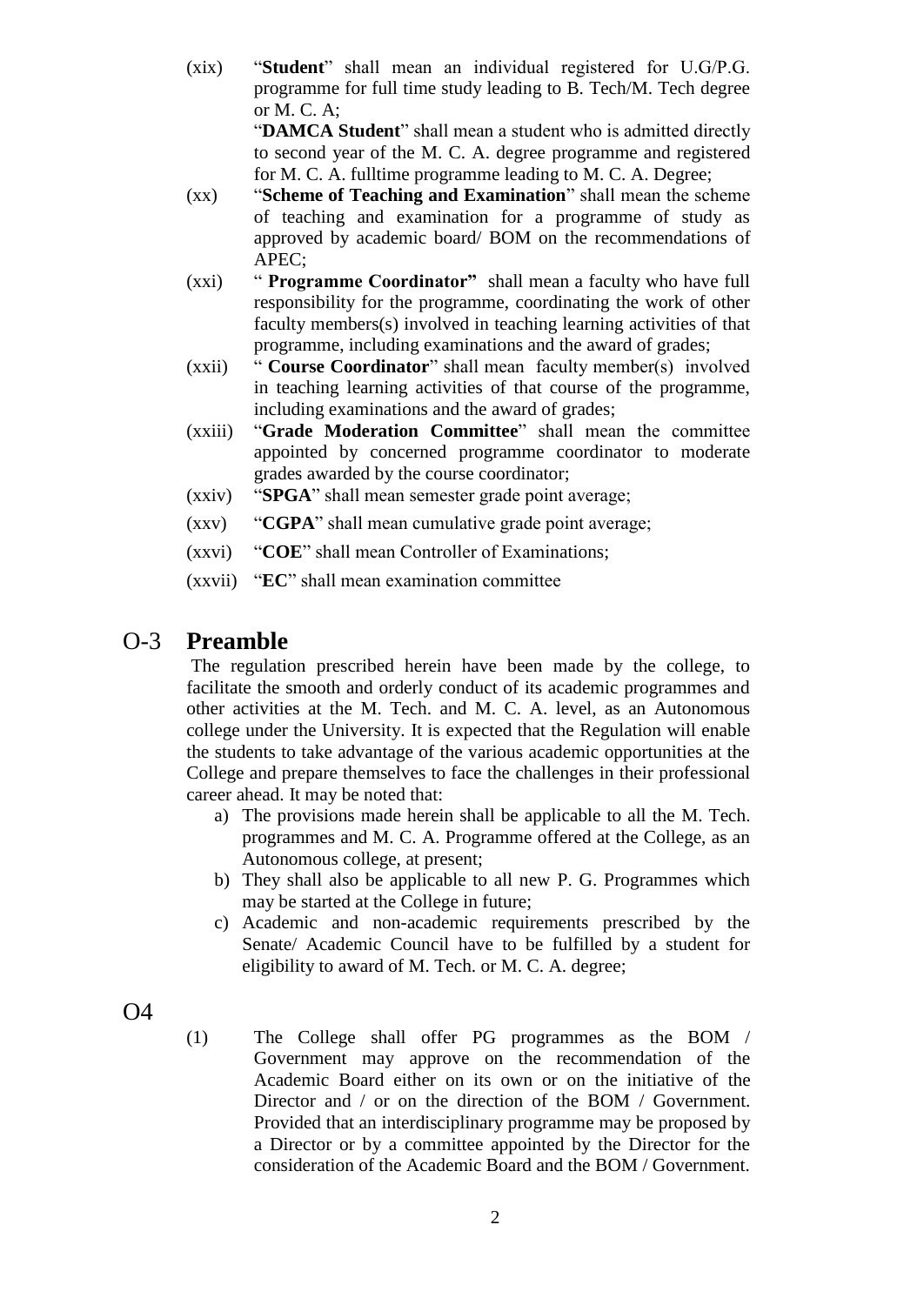- (2) The procedure for starting a new programme, temporarily suspending a programme or phasing out a programme shall be such as may be laid down in the regulation.
- (3) The minimum qualifications and procedure for admission to first year PG programmes shall be such as laid down in the regulation and as per Government circulars from time to time.
- (4) A student shall be required to earn a minimum number of credits through various academic courses of a curriculum as provided for in the regulation.
- (5) The award of PG degree to an eligible candidate shall be made in accordance with the procedure laid down in the regulation. A student shall have to complete all the requirements for the award of degree within such period as may be specified in the regulation, including those credits earned at such other institutions as have been recognized by the college for this purpose.
- (6) The date of initial registration for the programme at the college shall normally be the date on which the student formally registers for the first time. This date shall be considered as the date of joining the college for all intents and purposes.
- (7) A student shall be required to attend every lecture, tutorial and practical class. However, for late registration, sickness or other such exigencies, absence may be allowed as provided for in the regulation.
- (8) A student may be granted such scholarship / assistantship / stipend, etc. and awarded medals as may be specified in the regulation in accordance with the directions of the Government and / or the decision of the BOM from time to time.
- (9) The procedure for the withdrawal from a PG programme, rejoining the programme, award of grades and SGPA / CGPA, the examination and all such matters as may be connected with the running of PG programme shall be as specified in the regulation.
- (10) A student admitted to the PG programme of the college shall abide by the code of conduct for students issued by the college from time to time. This code of conduct shall deal with the discipline of the students in the hostels, departments, the college premises and outside. It may also deal with such other matters as are considered necessary for the general conduct of the students co-curricular and extra- curricular activities. It shall be approved by the Director on the recommendation of the Dean, Student Affairs.
- (11) The minimum duration of PG programmes shall be 4 semesters for M. Tech degree and 6 semester for M. C. A. degree.
- (12) Notwithstanding anything contained in the above Ordinances, no regulation shall be made in contravention of the decision of the BOM and /or the direction of the Government, in regard to the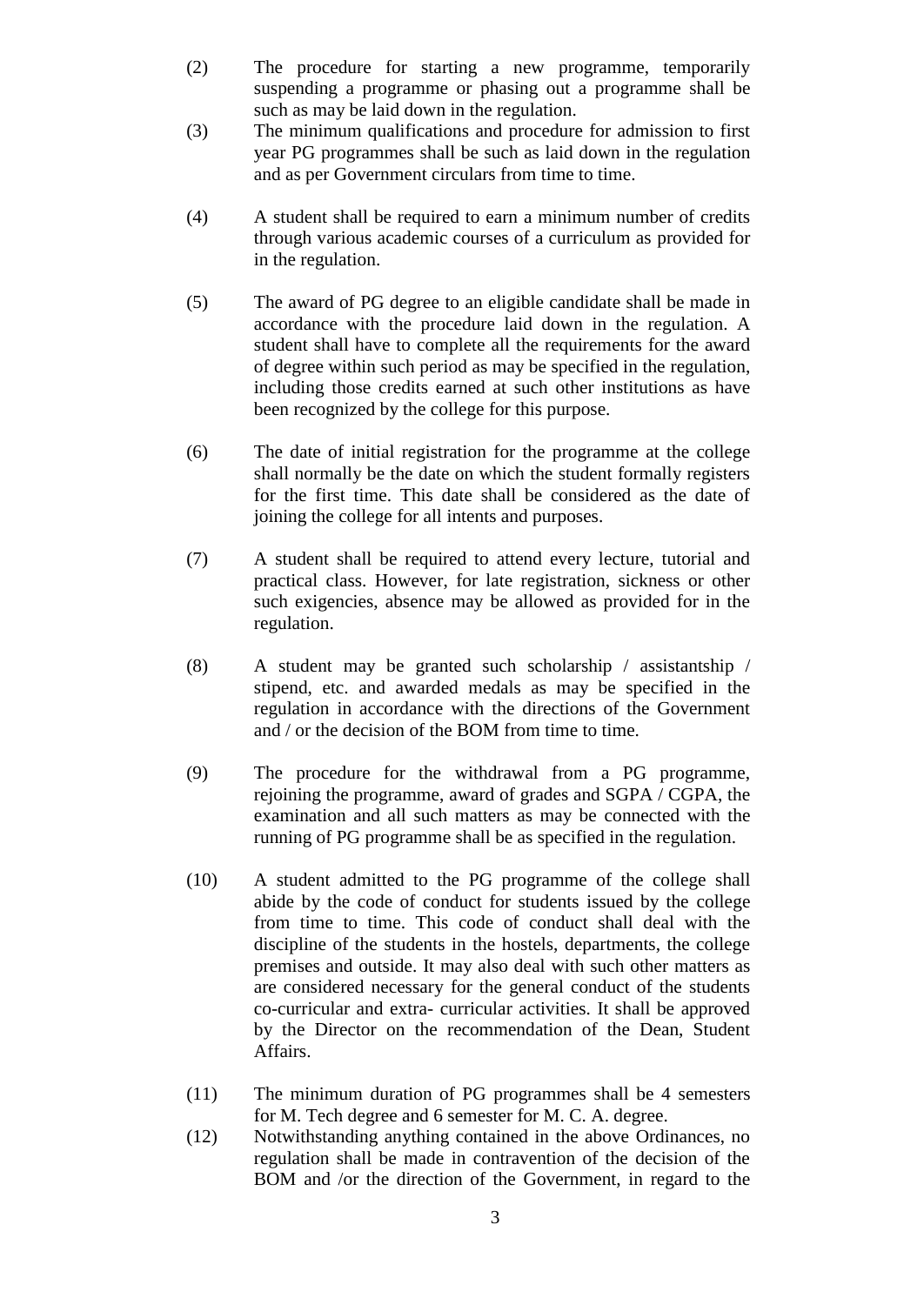duration of the PG programme, the amount and number of scholarship/assistantships and the number of free-ships and the Procedure thereof.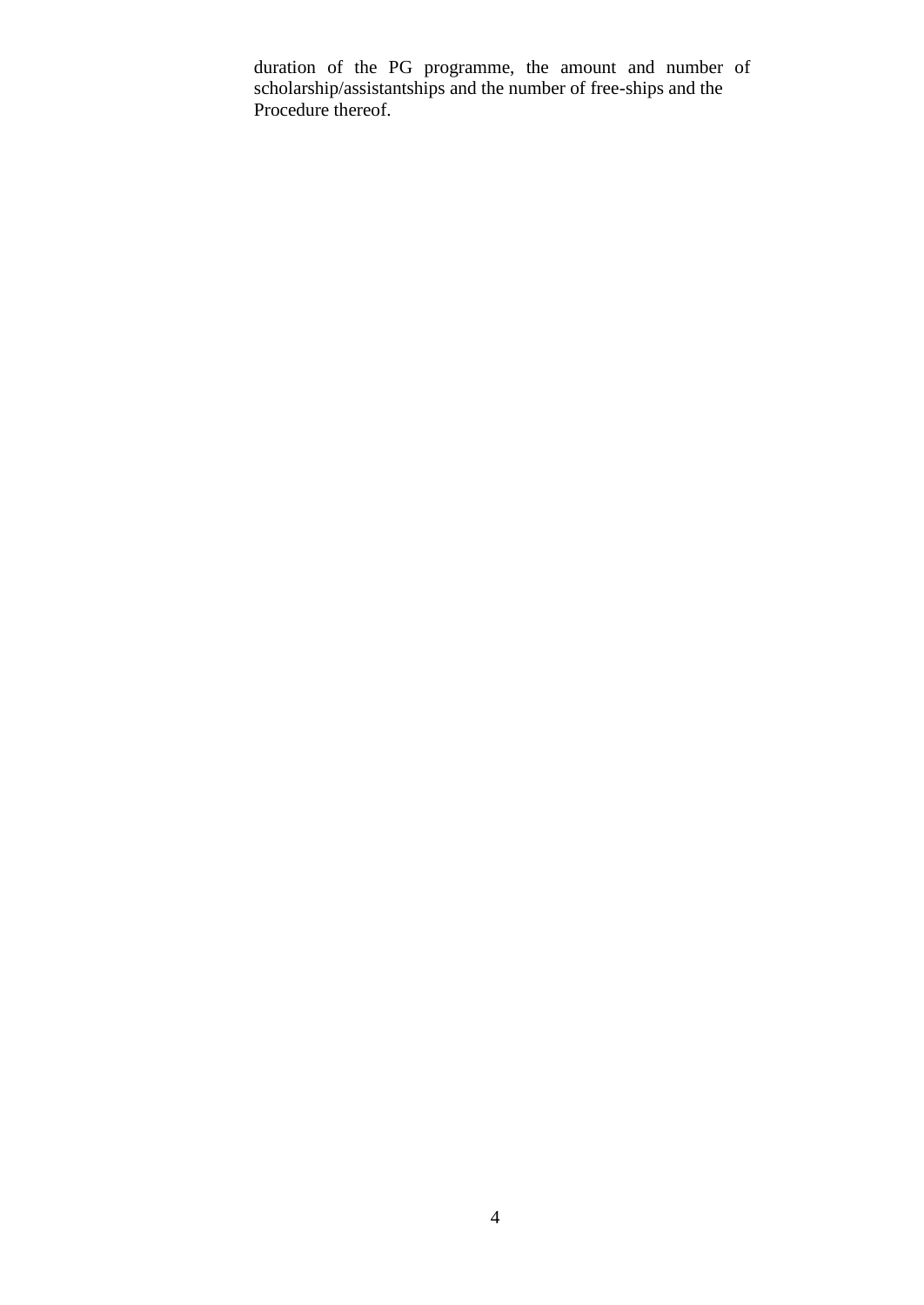### REGULATION FOR POST GRADUATE PROGRAMMES

#### Regulation Description

- R 1 General
	- R 1.1 These regulation shall be called as the regulation for the PG programmes of the College
	- R 1.2 These regulation shall come into force on such date as decided by the BOM.

#### R 2 Postgraduate Programmes

- R 2.1 The College shall offer all existing Postgraduate programmes leading to Master's degree in Technology (M. Tech.) or Master's degree in Computer Applications (M. C. A.) as shown in Table 1.
- R 2.2 The minimum duration of PG full time programmes leading to M. Tech. degree is Four semesters and PG full time programme leading to M. C. A. degree is Six semesters. The duration for the PG programme may be altered in accordance with the decision of the BOM / Government and as approved by AICTE/UGC
- R 2.3 Reservation of seats for admission to PG programmes shall be as per norms and procedures of Government
- R 2.4 Direct second year admission (lateral entry) for M. C. A. programme shall be made as per norms and procedures of Government.
- R 2.5 The candidate shall be provisionally admitted to PG programme subject to fulfillment of eligibility criteria as prescribed by the Government/University from time to time.
- R 2.6 In matter of admission to the M. Tech. programme or M. C. A. programme the decision of the competent authority of Government/ BOM shall be final.

#### R3 Semester System

- R 3.1 The academic programmes in the college shall be based on semester system; two semesters, Odd and Even, in a year with winter and summer vacations.
- R 3.2 The curriculum shall consist of credit courses.
- R 3.3 Each credit course shall have a certain number of credits assigned to it depending upon the academic load of the course, which would be assessed on the basis of weekly contact hours of theory lecture and laboratory classes, field study. The credits for the Project shall be assigned depending upon the quantum of work expected.
- R 3.4 The courses offered in a semester shall be continually assessed and evaluated to judge the performance of a student.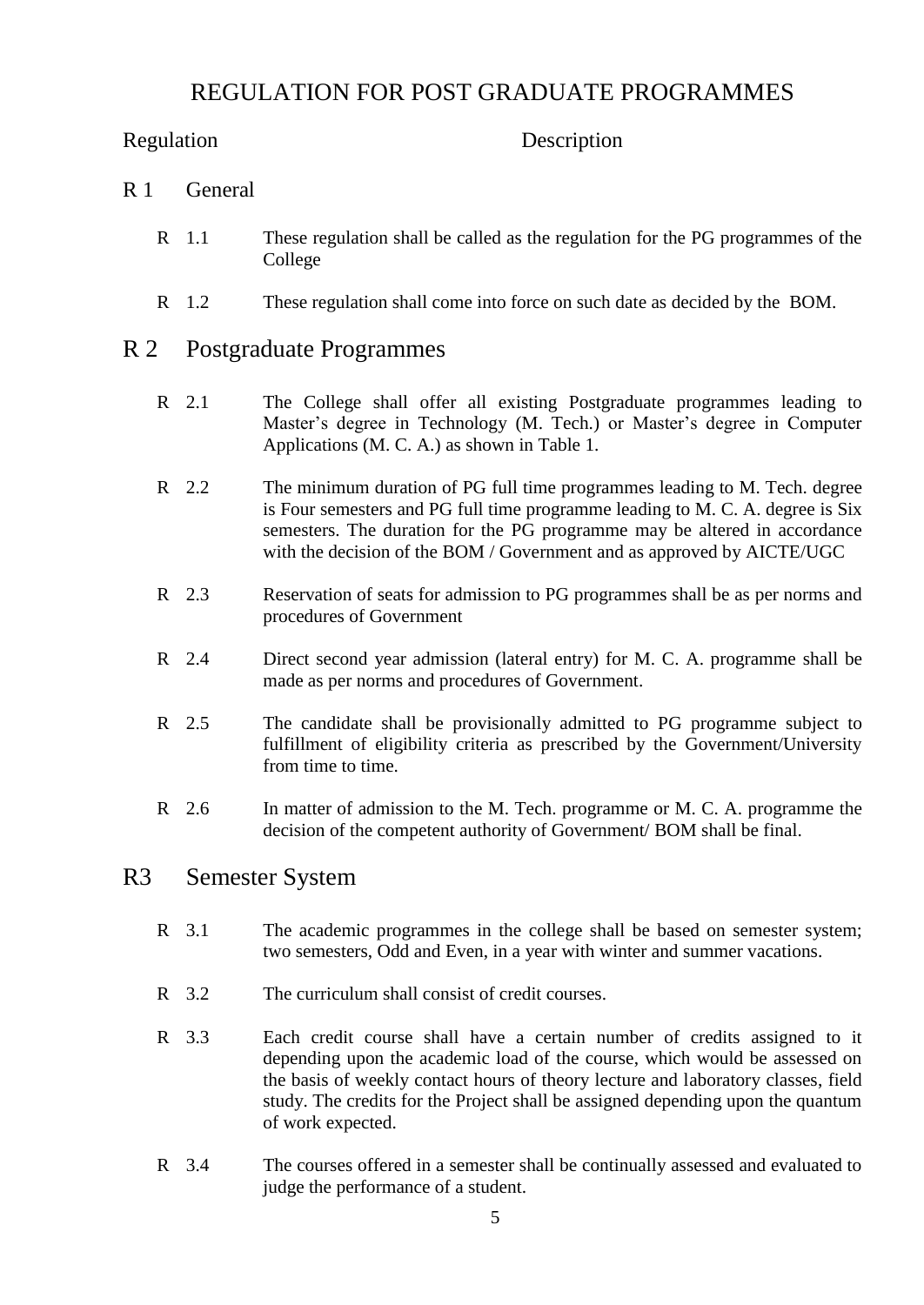### R4 Curriculum Structure

#### R 4.1 The programme will consist of :

(i) Compulsory core courses (theory  $&$  lab practices);

(ii) Electives enabling the students to take up a group of courses of interest to him / her & related to his dissertation;

(iii) Dissertation and seminar approved by the Department for M. Tech. and Project and seminar for M. C. A. Degree

- R 4.2 Each M. Tech. as well as M. C. A. programme will have a curriculum and course contents (syllabi) for the courses approved by the Academic Council / BOM on the recommendation of APEC/ Academic Council.
- R 4.3 The curriculum of any M. Tech. programme is designed to have a total of 75 credits for the award of the M. Tech. degree and M.C. A. programme is designed to have total credits of 136 for the award of M.C. A. degree
- R 4.4 No semester shall have more than six theory courses and six laboratory practice courses as prescribed in the curriculum.
- R 4.5 The medium of instruction, examination and dissertation/seminar/project reports will be English.

#### R5 Course Codes

#### *(Approved by Chairman Academic Council on 18.05.2018)*

R 5.1 The course offered by the institute shall have an alphanumeric course code consisting of a string of five (six-in case of revised) characters followed by the title of the course. The first two characters in a course code shall be capital letters identifying the respective department offering the course (refer table 1). Third character shall be the revision number, if revised, of the curriculum / course. Third character (forth-in case of revised) shall be semester number of the UG programme, the next two numbers indicate course number in that semester.

#### R6 Course Credits

R 6.1 Each credit course shall have an integer number of credits, which reflects its weightage. The student earns credits by passing/completing corresponding courses. The number of credits of a course in a semester shall ordinarily be calculated as under:-

(a) Lectures: One lecture hour per week shall be assigned one credit.

(b) Practicals: One laboratory hour per week shall be assigned half a credit. Not more than four credits may be assigned to a practical course having only laboratory component.

(c)Tutorial: one tutorial hour per week shall be assigned one credit

(d) Special courses like, seminar, field visits and dissertation in the PG programme shall be treated as any other course and shall be assigned such number of credits as may be approved by the Academic Council on recommendations of APEC.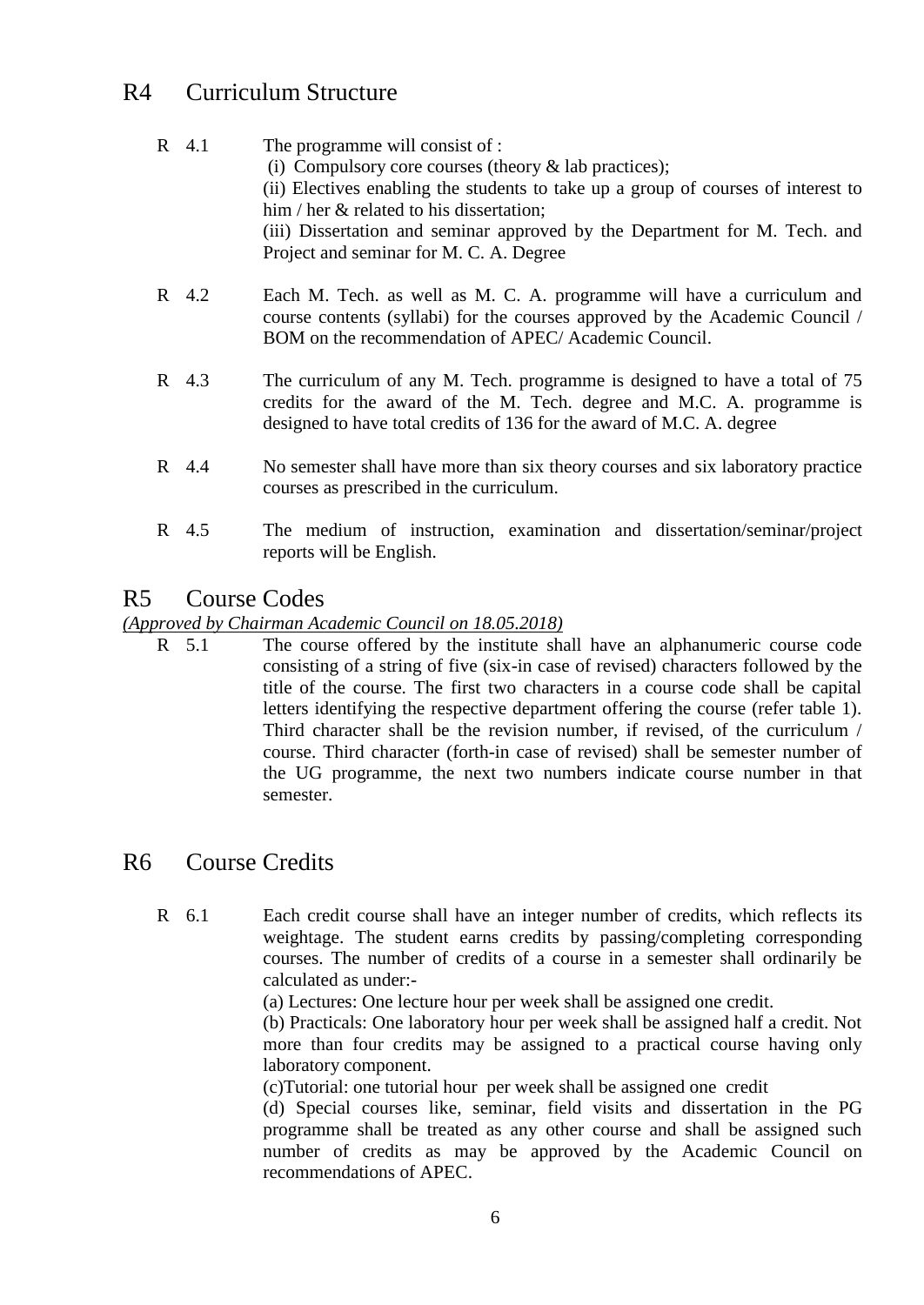#### R7 Academic Council

- R 7.1 i)The academic Council shall be constituted as follows:
	- Chairman- The Principal/Director of the college
		- Members All Heads of Department in the college

 Members- Four teachers of the college representing different categories of teaching staff by rotation on the basis of seniority of service in the college

 Members- Not less than four experts from outside the college representation Industry, Education etc. to be nominated by BOM

Member-Three nominees of University

 Member secretary- Faculty member nominated by Principal/ Director ii) The composition of Academic Council shall change as per directives of UGC from time to time.

- iii) The tenure of the members shall be for two years.
- iv) There shall be at least two meetings of Academic Council in the Academic year.
- v) One third members of the Academic Council shall constitute the Quorum.
- R 7.2 Academic Council shall have following powers and duties
	- a) (i) Scrutinize and approve the proposal, submitted and recommended by APEC, with or without modifications, made by the Programme BOS(s) with regard to courses of studies, academic regulation, curricula, syllabi, and modification thereof, any instructional and evaluation methods, procedures relevant thereto etc. (ii) Refer the matter for reconsideration to the concerned Programme BoS(s) or to reject the same after giving reason therefore. After the matter is resubmitted by the Programme BoS, may decide the matter on merit and the decision of the Academic Council shall be final ;
	- b) Make regulation regarding admission of students, subject to Government rules and regulation on admission
	- c) Initiate measures for improving the quality of teaching, study and research. Frame rules for conduct of examinations , rules for students evaluation and develop student advisory programmes
	- d) Make regulation for sports, extra-curricular activities, for proper maintenance and functioning of building, libraries, laboratories, playgrounds and hostels.
	- e) Recommend proposal to the BOM to institute new programmes of studies.
	- f) Recommend to the Board of Management for institution of scholarships, studentships , fellowship ,prizes and medals and frame rules for the award the same;
	- g) Advise the Board of Management on matters pertaining to the academic affairs.

Perform such other functions and such other duties as may be necessary and as may be assigned by the Board of Management, pertaining to the academic programmes and development.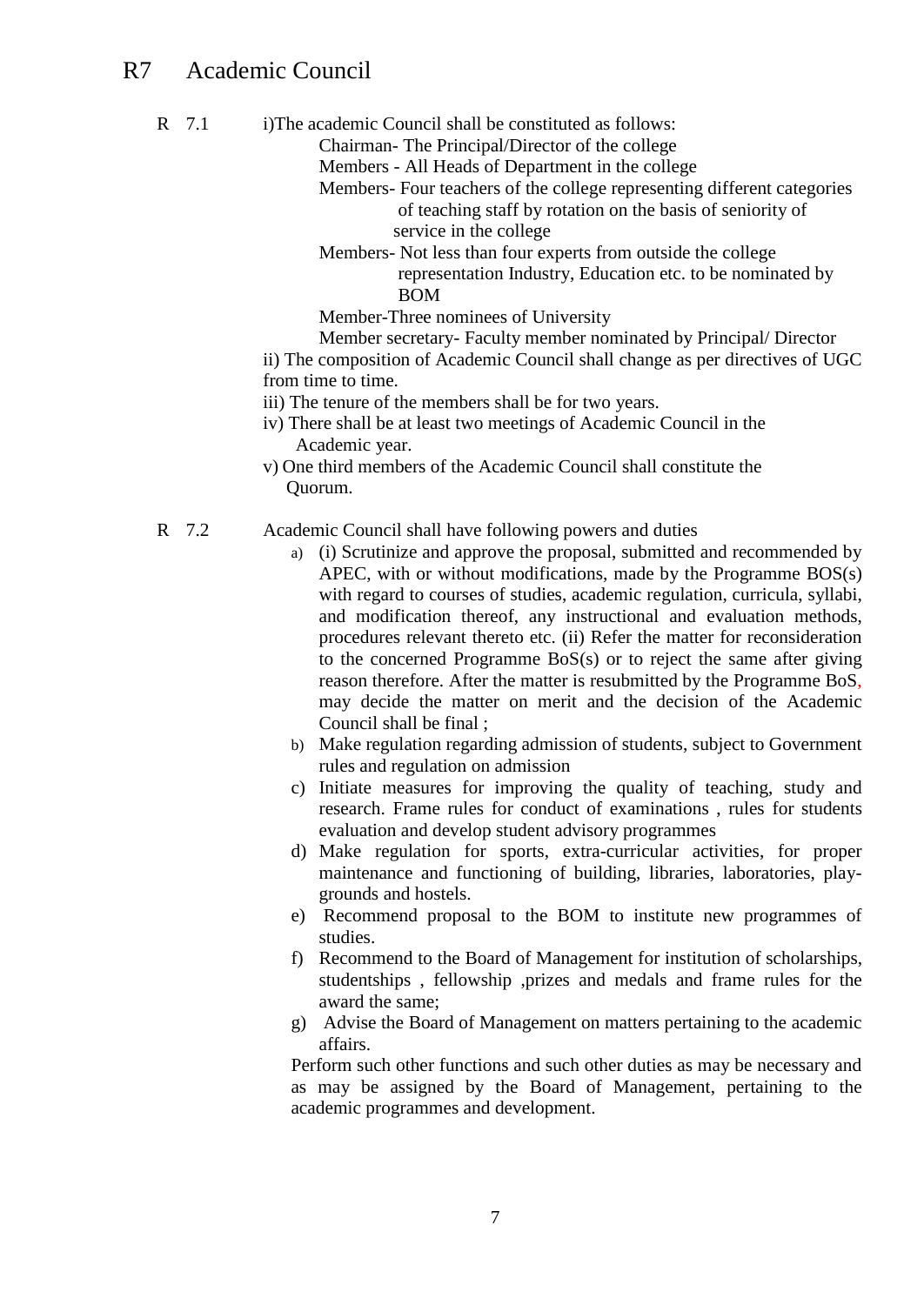### R 8 Academic Programme Evaluation Committee

R 8.1 The institute will have academic programme evaluation committee consisting of Chairman and member secretaries of every Subject Board. The Dean Academics shall work as a chairman of APEC and shall be supported by member secretary. The member secretary shall be appointed by the Director. APEC will be responsible to maintain uniformity in various programmes as regards to the structure, implementation, assessment, etc. It will formulate draft policies for these academic matters and will submit its recommendations to Academic Board for its consideration.

### R9 Board of Studies (BOS)

- R 9.1 Every programme shall have its own BoS to look after all matters pertaining to that particular programme and the interdisciplinary courses offered to other programmes. The constitution of BoS is as under:
	- 1. Chairman- HoD/ Programme coordinator of the program
	- 2. Members- Senior Faculties from each specialization of the programme
	- 3. Member- Senior Faculty from outside the college to be nominated by University
	- 4. Two External members i.e. Subject experts from other prominent institutions to be nominated by the Academic Council.
	- 5. Two members from relevant Industries
	- 6. Member One PG meritorious aluminous (nominated by Principal/Director)
	- 7. Member secretary- nominated by the Director/ Principal
- R 9.2 The Director of the college shall appoint the BoS. The term of BoS shall be for two years. In case of vacancies in BOS replacement shall be done by chairman BoS with the approval of the Director. For an interdisciplinary programme, an ad-hoc board shall be constituted by Dean, academics. A Programme Coordinator shall be appointed by the Director in consultation with the Dean, Academics and the Heads of the concerned Departments to look after all the administrative and academic matters related to the interdisciplinary programme. The Programme Coordinator shall exercise the functions of the Chairman, of such ad-hoc Board.
- R 9.3 BoS shall be responsible for deciding or modifying curriculum structure, approving detailed syllabi recommended by DBoS, implementation and monitoring of all academic activities, suggesting panel of examiners, submitting recommendations on academic matters to the Dean, academic office of the college.
- R 9.4 BoS shall suggest methodologies for innovative teaching and evaluation techniques. It will also coordinate research, teaching, extension and other academic activities in the department /college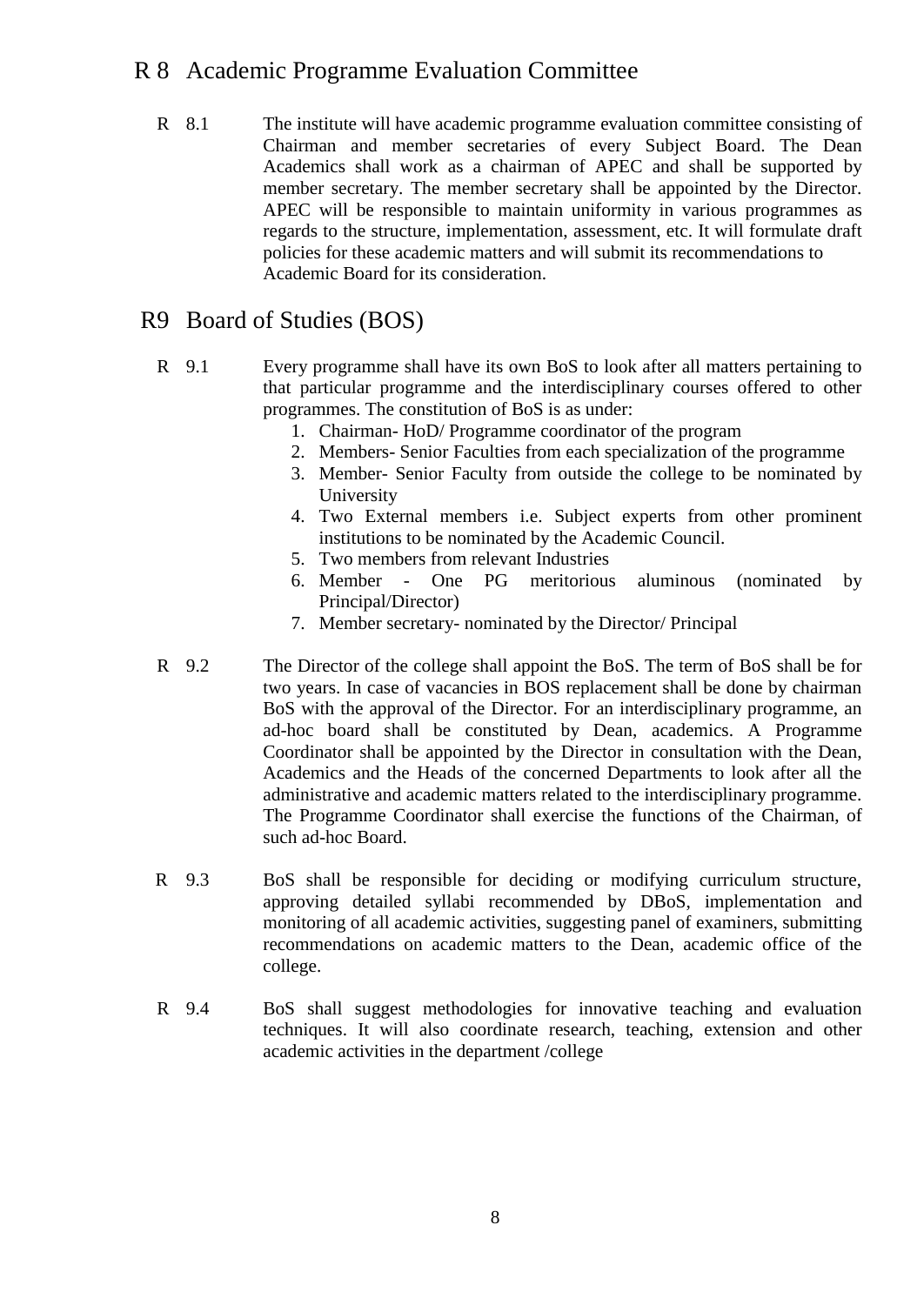### R10 Departmental Board of Studies (DBOS)

R 10.1 Every department including Physics, Chemistry, Mathematics etc. will have Departmental Board of Studies (DBoS) consisting of all the faculty members of the department. The DBoS shall be responsible for considering all the policy issues concerning academic and research programmes of the department. The DBOS shall formulate academic programmes, courses and detailed syllabi based on structure as recommended by the BoS and send its recommendations to the BOS for its consideration.

### R11 Courses of Special Nature

#### R 11.1 **a) Dissertation**

A curriculum shall contain a 30-credit component of dissertation. For details refer appendix 'C'

#### **b) Offering an Elective**

An elective course shall be offered depending upon the number of students & availability of faculty.

### R12 Starting a New Programme

- R 12.1 1. The BOM/State Government may approve starting of a new programme or a modified programme in lieu of the old phased-out programme on the recommendation of the Academic Board.
	- 2. A new programme may be considered and recommended by the Academic Council to the Board for its consideration and approval. Such a proposal will be initiated by a Department through its DBoS, BoS and considered and recommended by the APEC.
	- 3. An interdisciplinary programme may be considered in collaboration with other premier research organizations by the Academic Council for recommendation to the BOM / Government / AICTE for obtaining its approval.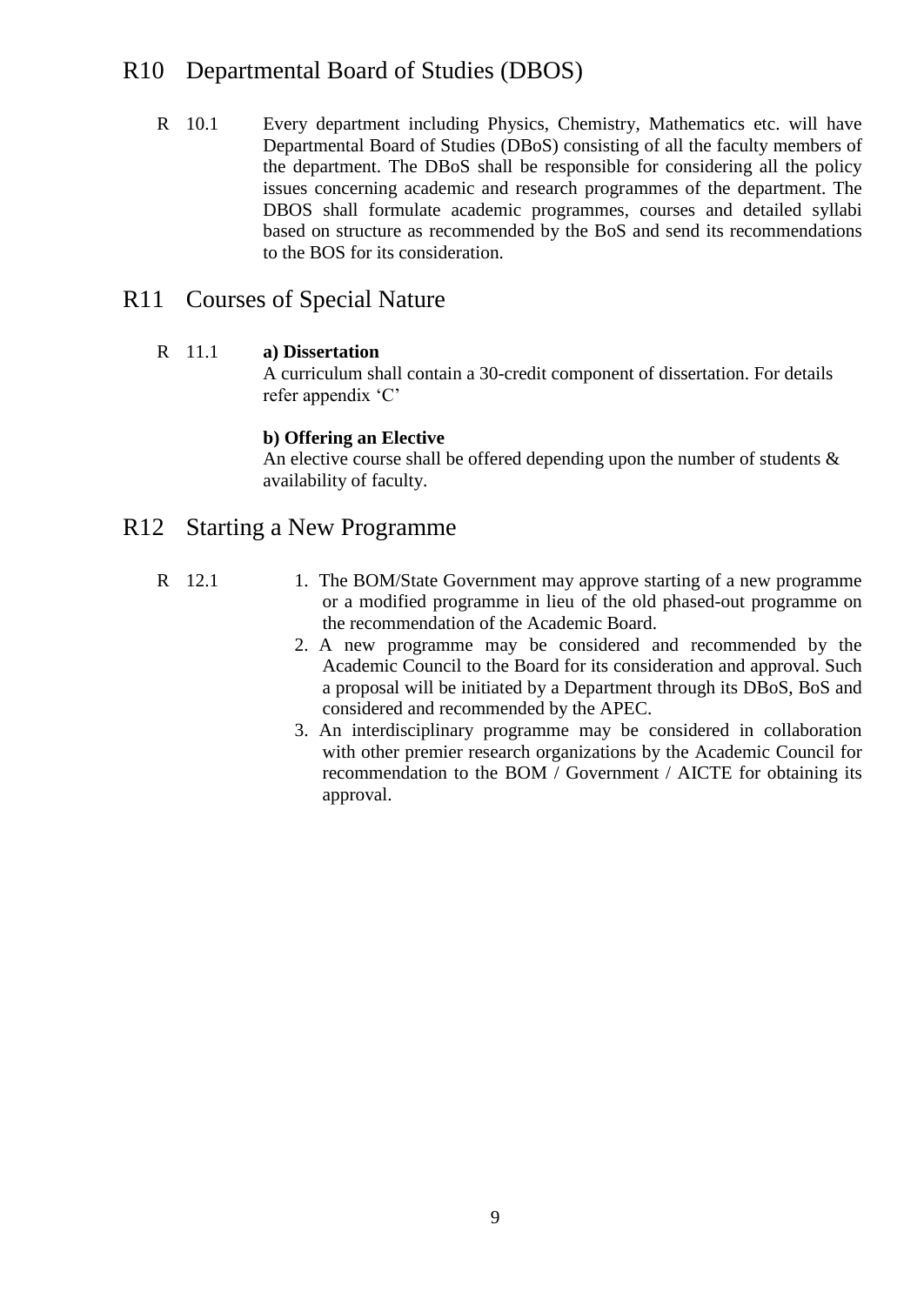### R13 Registration

R 13.1 Every student admitted shall have his/her unique registration number. The registration number shall have eight digits. Registration Number of a Students

For a admitted student a permanent registration number will be assigned at the time of admission with following coding.

| Year of<br>Admission |  | Programme code |  |  | Candidate Code |  |  |
|----------------------|--|----------------|--|--|----------------|--|--|

| 2-Non GATE non sponsored<br>3- GATE sponsored<br>4-Sponsored<br>$5Th$ digit(For MCA)<br>1- admission through CET<br>2- Direct second year<br>3- Transferred from other<br>college | other branch<br>5- Transferred form other<br>institute<br>5 <sup>th</sup> Digit (For M. Tech.)<br>1-GATE admitted |
|-----------------------------------------------------------------------------------------------------------------------------------------------------------------------------------|-------------------------------------------------------------------------------------------------------------------|
|-----------------------------------------------------------------------------------------------------------------------------------------------------------------------------------|-------------------------------------------------------------------------------------------------------------------|

- R 13.2 Registration at the beginning of each semester on the prescribed dates announced from time to time by payment of the stipulated fees is compulsory for every student till he/she completes the Programme.
- R 13.3 Registration, according to rules, should be carried out on the first four days of each semester. Late registration may be permitted only for valid reasons and on payment of a late registration fee. In any case, registration must be completed before the prescribed last date for registration, failing which his/her studentship is liable to be cancelled. Students having outstanding dues to the Institute or hostel shall be permitted to register only after clearing the dues.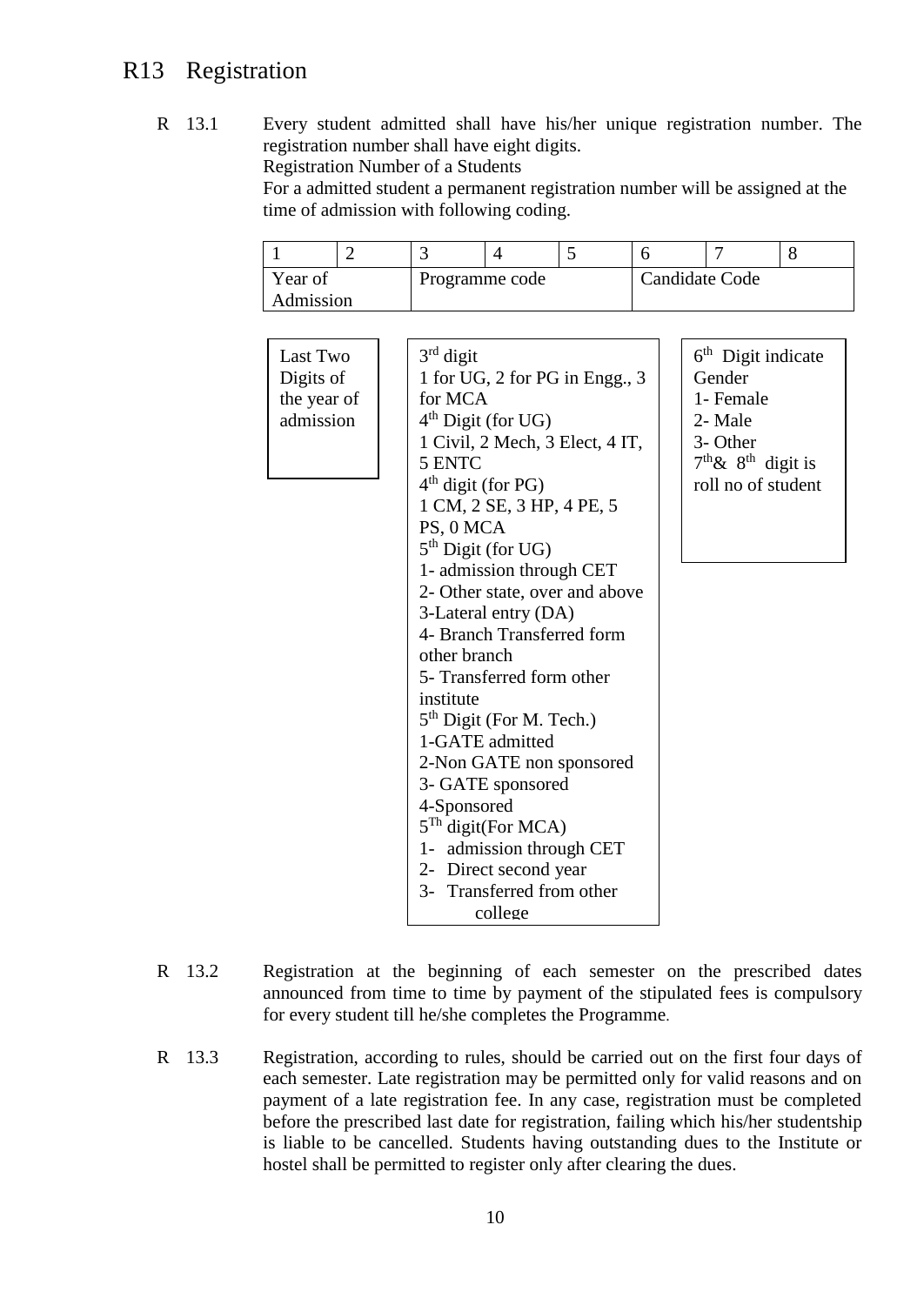- R 13.4 In-absentia registration may be allowed only in rare cases at the discretion of the Dean (Academics) in case of hospitalization of the student.
- R 13.5 Every student shall register for the courses that he / she wants to study for earning credits and his / her name will appear in the roll list of each such course. No credit shall be given if a student attends a course for which he or she is not registered.
- R 13.6 In case the numbers of repeaters / back loggers in a course are 10 % of intake capacity or more the HOD of concern department may consider offering such course although it may not be stated to run during that semester, subject to time table constraint and availability of faculty.
- R 13.7 The student can submit his / her dissertation report though he has not acquired stipulated credits till then; his / her examination of dissertation shall be conducted. However, his / her result shall be declared only after acquiring stipulated credits. Such student shall be required to re-register till he / she completes the requirements for the award of degree..
- R 13.8 For registration of the dissertation phase I the student should have earned minimum 75%of the total credits (rounded to lower number) of the first and second semester. The registration to Dissertation Phase I shall be permitted in even semester for the students who were not fulfilling conditions for registration at the beginning of odd semester but fulfilled the same before even semester.

*( 13.9 to 13.16 are added according to the Direction 01/16 dated 20.7.16)*

*(correction in R-13.10, 13.11, 13.12, 13.14 are Approved by Chairman Academic Council on* 

- *18.05.2018)* Every student shall register for the courses that he/she wants to study for earning credits and his/her name will appear in the roll list of each such course. No credit shall be given if a student attends a course for which he or she is not registered.
	- R 13.10 For MCA students for the registration of the third semester the student should have earned at least 75% of the total credits (rounded off to next higher integer) of first and second semesters of first year.
	- R 13.11 For MCA students for the registration of the fifth semester the student should have earned at least 75% of the total credits (rounded off to next higher integer) of the first and second semesters of second year courses and earned all the credits of first year courses i.e. passed all the subjects of first year.
	- R 13.12 The student registering in semester II, IV, VI, should have completed previous semester with minimum 75% attendance.
	- R 13.13 For MCA students, from University pattern, desirous of seeking admission to III and V semester in autonomous pattern, has to fulfil the prevailing ATKT norms of Shivaji University, Kolhapur to become eligible for admission. However, such students have to clear backlog subjects (courses) if any, by appearing for the respective examinations of Shivaji University, Kolhapur. In addition, the student also has to register and pass new courses, if any, introduced in earlier semesters of the autonomous pattern.
	- R 13.14 The student, desirous of seeking re-admission to II, IV and VI of MCA semesters in particular academic year (because of detention in university pattern) will have to register and pass in I, III and V semester of the same academic year for all such courses which have not been covered (fully or partially) in previous semester in university pattern.
	- R 13.15 While switching from University pattern to autonomous pattern the CGPA of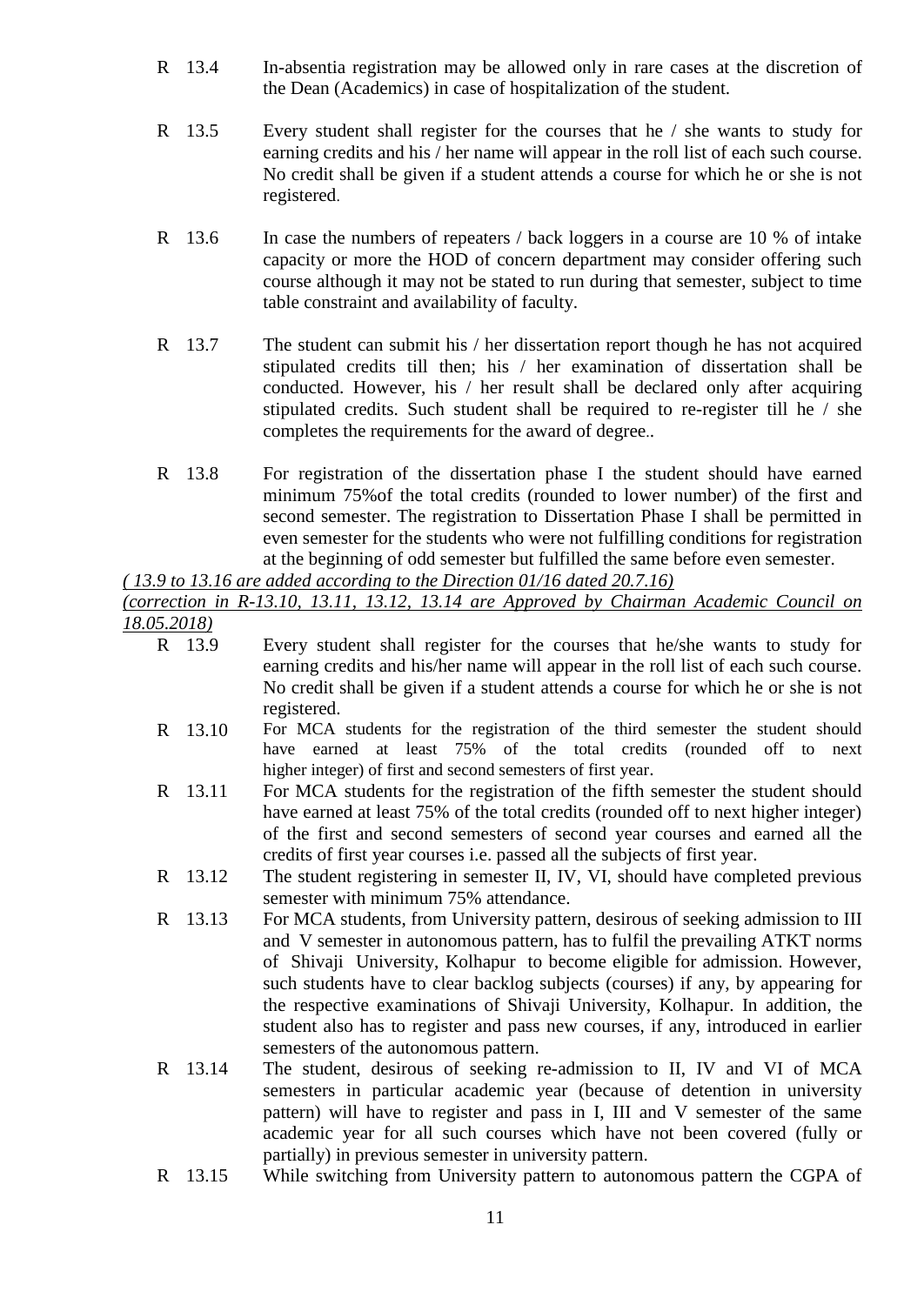such student shall be calculated as per absolute grading system.  $CGPA =$  (% of marks x 0.1) + 0.75

However, in no case the CGPA should exceed 10.

- R 13.16 When student switches over from university pattern to autonomous pattern, student shall be presumed to have earned credits of all courses offered in previous semesters of that programme in autonomous pattern, provided he/ she clears all the backlog subjects in university pattern and earns credits for the additional courses in autonomous pattern, which are not covered in University pattern, prior to switch over.
- R 13.17 If a regular student re-registers for any course(s) as per RR 13.6, and appears for continuous evaluation including CT1, CT2, TA/CA and ESE, then the grade(s) awarded to the student shall be based on the statistical parameters used for award of grades for that course(s) in the result where the student was declared fail. *(Approved by Chairman Academic Council on*

```
17.03.2016)
```
### R14 Discipline and Conduct

- R 14.1 Every student is required to observe discipline and decorous behavior both inside and outside the campus and not to indulge in any activity, which will tend to bring down the prestige of the College.
- R 14.2 Any act of indiscipline of a student reported to the Dean, Student Affairs, will be discussed in a Complaint Redressal Committee (CRC) constituted by the Academic Council. The Committee will enquire into the charges and recommend suitable punishment if the charges are substantiated and authorize the Dean, Student Affairs to take appropriate action.
- R 14.3 **Appeal:** The student may appeal to the Chairman, Academic Council whose decision will be final. The Dean, Student Affairs will report the action taken at the next meeting of the Academic Council.
- R 14.4 If the student while studying in the institute is found indulging in anti-national activities contrary to the provisions of acts and laws enforced by Government he / she will be liable to be expelled from the institute without any notice..
- R 14.5 If a student is involved in any kind of ragging, the student shall be liable for strict action as per prevailing Maharashtra State and Central Government Act.
- R 14.6 If any statement/information supplied by the student in connection with his/her admission is found to be false/ incorrect at any time, his/ her admission shall be cancelled and he/she shall be expelled from the college and fees paid shall be forfeited.
- R 14.7 Student once admitted in the college has to follow dress code as well as other instructions issued from time to time, failing which disciplinary action, as recommended by CRC, shall be initiated against such student.
- R 14.8 If a student is found guilty of malpractice in examinations and overall misconduct during his/her stays in the college, he/she will be punished as per the recommendations of the Discipline and Welfare Committee. The maximum punishment may be expulsion from the college.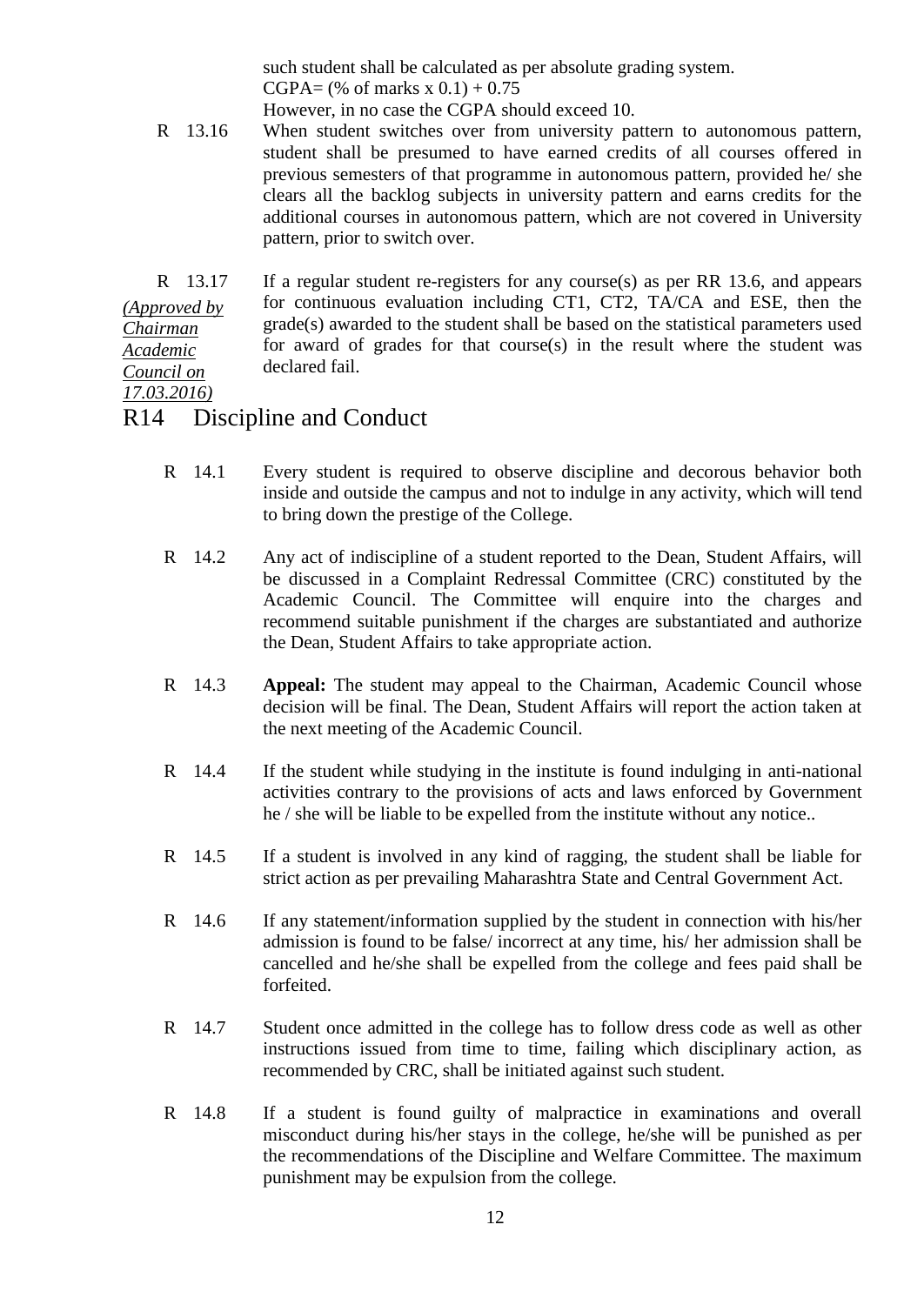### R15 Attendance, Absence, Leave Rules and Dismissals

- R 15.1 All the students are expected to be present in every lecture, tutorial, practical, dissertation scheduled for them. Attendance will be closely monitored during a semester as per the guidelines.
- R 15.2 A student must have a minimum attendance of 75% of the total number of classes including lectures, tutorials and practicals, held in a course before the corresponding examination i.e. Class Test I, Class Test II and End Semester Examination in order to be eligible to appear for the respective examination in the course.
- R 15.3 The names of the students who have remained absent, for more than 25% of the actual classes held in a course will be intimated by the Course Coordinator himself on the last teaching day of respective examination, to the students in the class with intimation to the HOD / Programme Coordinator / First Year Coordinator, who will consolidate the list for all such students for all the courses and display it on the notice board of the department with an intimation to Dean Academics, declaring them not eligible to appear for the respective examination.
- R 15.4 For want of attendance if a student is not permitted to appear for the end semester examination in the course in which the shortfall exists, his registration for that course will be treated as cancelled, and he / she shall be awarded `Z' grade (Z stands for registration cancelled for non-completion of course requirement) in that course. This grade shall appear in the grade card till the course is successfully completed.
- R 15.5 If a student is absent during End Semester Examination of a course due to medical reasons (Accident and / or hospitalization of a student) or other emergency circumstances (death of immediate close relative i.e. father, mother, brother and sister), he / she may be awarded 'I' grade in the course. A single make up examination shall be held normally within one month of the last day of End Semester Examination to convert 'I' grade to proper letter grade. His / her application must be supported by proper medical certificate with registration number of hospitalization and discharge certificate. In the event of death of parent or guardian, the application should be supported by adequate evidence for the same. Any such student who fails to apply for make up examination in prescribed manner in due date will be awarded F grade.
- R 15.5.1 If a student is absent during Class Test (CT) of a course due to medical reason (Accidents / hospitalization of a students, etc.) or other emergency circumstances (death of immediate close relative i.e. father, mother brother and sister), a single additional Class Test shall be conducted latest by one week before immediate next examination (CT or ESE which ever applicable). However, the student / Parent must submit an application supported by proper certificate of hospitalization and in case of death, adequate evidence latest by last day of the concerned test examination. Such cases shall be scrutinized by concerned programme head for verifying genuineness. Final approval shall be accorded by the principal. Schedule for such additional C.T. shall be displayed by concerned program head.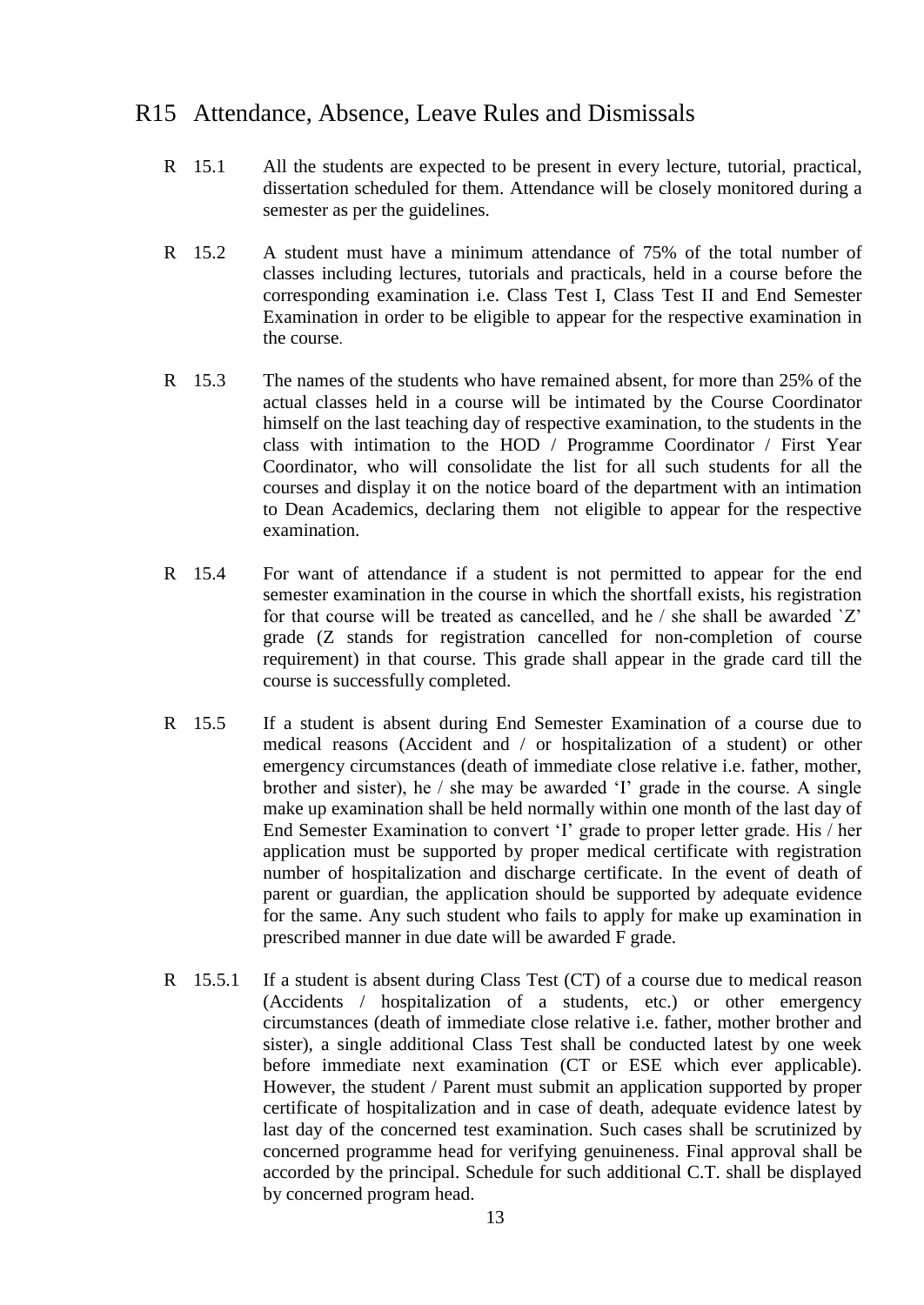- R 15.5.2 The additional class-test may be conducted in exception if the student is representing institute / University at-least at zonal, inter-zonal, inter-University youth festival competition, or representing state of Maharashtra as team member in any game, on due recommendation of Dean Students' Affair. No open tournaments shall be considered for the above case. The final approval shall be accorded by the Principal. *(Approved by Chairman Academic Council on 18.05.2018)*
	- R 15.6 The student absent for End Semester Examination should submit an application to the Chairman BOS within ten days from the date of the examination missed, explaining the reasons for their absence along with documentary evidence. Applications received after this period will not be entertained.
	- R 15.7 A student who misses the make-up examination will not normally be given another make-up examination. However, in exceptional cases of prolonged illness resulting in the student missing a makeup examination, the Chairman of the Academic Board, in consultation with the Chairman BOS or within approval of the Academic Board may permit the student to appear for a second make-up examination depending on the availability of time span before the commencement of the next semester.
	- R 15.8 If a student is continuously absent from the classes for more than four weeks without informing the Course Coordinator, the Coordinator shall immediately bring it to the notice of First Year Coordinator / the Head of the concerned department as the case may be and the Academic Section.
	- R 15.9 *Condonation of Attendance:* Those students who have more than (85%) 75% attendance for the period other than their medical leave be considered for condo nation of attendance provided their overall attendance in a course including the period of illness does not fall below 60%. A student has to apply for leave on medical grounds to Head of concerned department and such application shall be accompanied with a medical certificate from a registered medical practitioner and endorsed by parents or guardian.

### R16 Make-up Examination

*(Approved by Chairman Academic Council on 18.05.2018)* a) The student shall be examined for End Semester Examination only for the course(s) in which s/he obtained "FF/FR" grade or other grade and need to reappear for End Semester Examination (ESE) of such subject. This examination shall be called as Make-up Examinations. b) The marks for CT-I, CT-II and TA in previous attempt shall be carry forwarded. c) There shall not be any backlog courses for previous semester. Students shall be given additional passing attempt in MAKE-UP EXAMINATIONS which

shall be conducted within 15-days after declaration and display of R-08 of respective semester.

R 16.1 A student who has registered for the course but failed may be allowed to register for a MAKE-UP Examination(s) after ESE of respective semester by paying examination fees. The maximum number of attempts allowed for makeup examinations shall be 02 (two). Thereafter, the student has to re-register for the course when it is offered in regular semester. The student shall then be reexamined for the course. S/he has to reappear for CT-1, CT-2, TA and ESE of that course.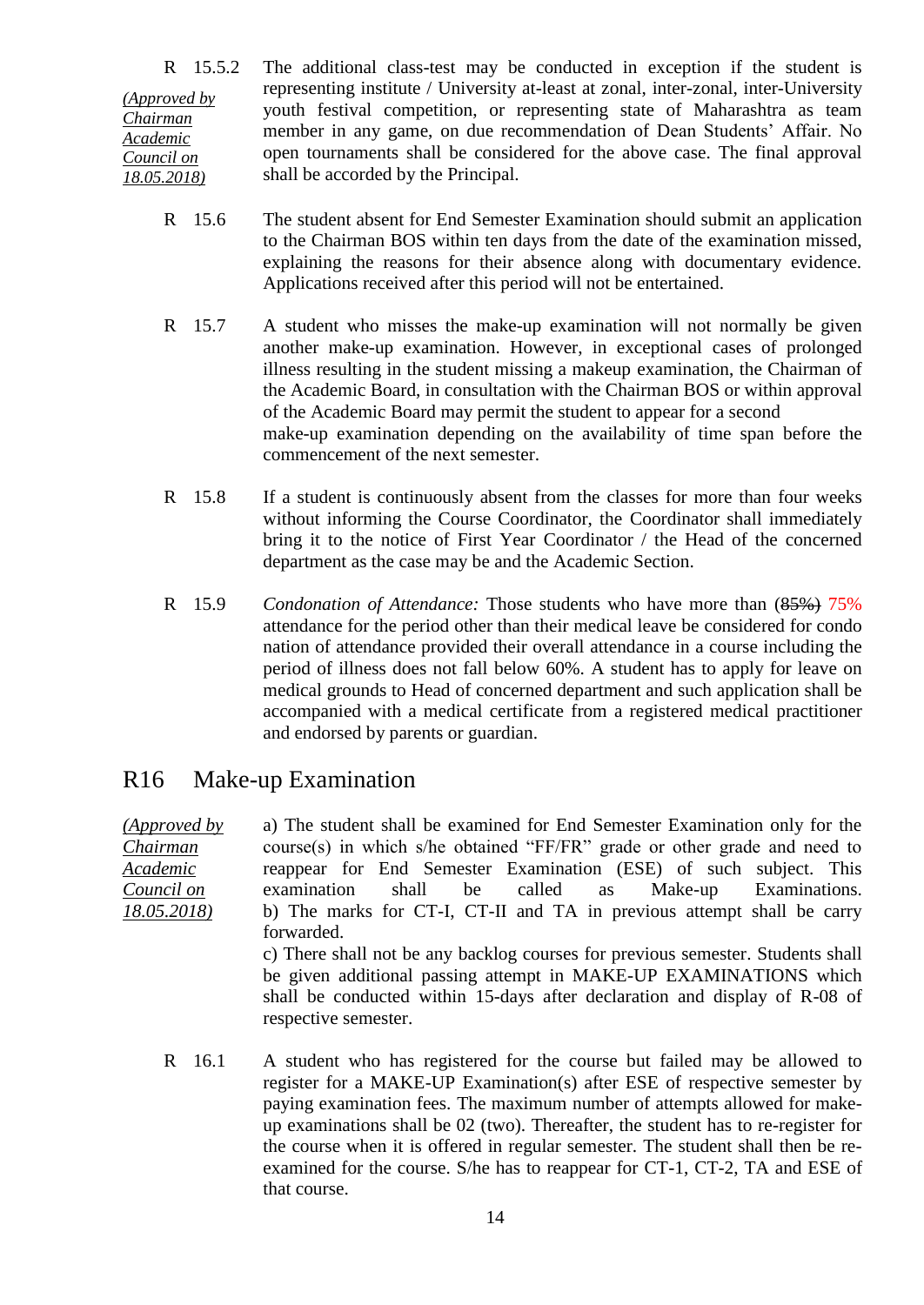- R 16.2 For student registered for make-up examinations, the additional teaching may be done in extra hours (10-15 hrs) as per requirements as directed by programme coordinator. The concern Course Coordinator / HOD is authorized to prepare the time table and lecture schedule of the respective course $(s)$ . The Teaching Assistants (PG student / research scholars) may be assigned a task of assisting the course coordinator in conducting such extra teaching.
- R 16.3 Students who fails in make-up examinations in prescribed attempts and reregisters for the course(s) during regular semesters have to pay course(s) fees as per prevailing norms.
- R 16.4 Maximum grade awarded for **Make-up Examinations** shall be B+.
- R 16.5 The college shall have a finishing school for core proficiency during summer vacation. Such courses shall be declared by concern programme head before conclusion of every semester. In addition to department experts, external professionals may also be invited for conducting such courses. The student should register for such courses by paying prescribed fees.

### R17 Withdrawals

- R 17.1 Withdrawal on medical grounds/other very exceptional reasons may be permitted by APEC, subject to a maximum of one semester during the student's entire stay.
- R 17.2 A student who wants to withdraw from a course shall apply through the HOD to the Dean, Academics, on a prescribed form within one week from the end of the CT I Examination and it will be recorded in the registration record of the student and the concerned Course Coordinator will be informed about it. The student will be awarded a withdrawal grade 'W' at the end of the semester.
- R 17.3 In case a student is unable to attend classes for more than four weeks in a semester, he/she may apply to the Dean (Academics) through HOD for withdrawal from the semester, which shall mean withdrawal from all the registered courses in the semester. However, such application shall be made as early as possible and latest before the start of the End Semester Examination.
- R 17.4 In case the period of absence on medical grounds is more than fourteen working days during the semester, a student may apply for withdrawal from the semester if he/she so desires. But, as per provisions of R 16.3, such an application must be made to the Dean (Academics) through HOD, as early as possible and latest before the beginning of End Semester Examination.

#### R18 Examination Scheme

The Academic Council will decide from time to time on the system of tests and examinations in each subject in each semester. The current rules are as follows:

R 18.1 A student shall be evaluated for his / her academic performance in a theory course through Teacher's Assessment (tutorials, home assignments, term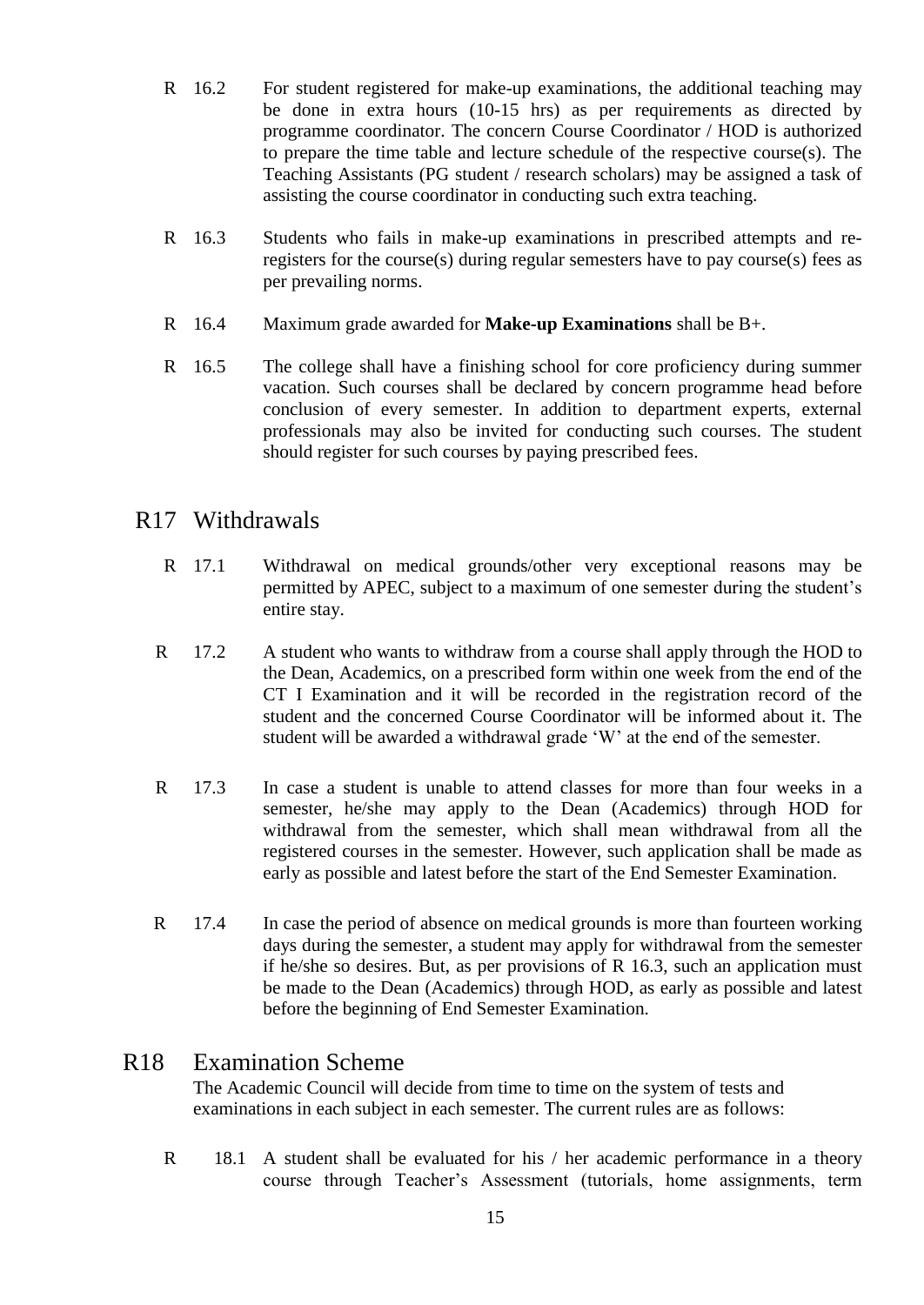papers, field work, seminars, etc. as declared by the course coordinator as given in Examination rules), Class Test I and Class test II(CT-1 and CT-2)and End Semester Examination(ESE) , The academic performance for Laboratory courses will be evaluated by Continuous Teacher Assessment (TA) and End Semester performance Examination (ESE) . The seminar and major and minor projects work will be evaluated as per guidelines given by respective BOS of the programme

- R 18.2 There will be two Class Tests during the semester each of 15 marks (1 Hour duration) in every theory course and Teachers Assessment of 10 marks.
- R 18.3 The Class Test-I will be conducted at the end of 5th week and the Class Test-II shall be at the end of 10th week of the semester.
- R 18.4 At the end of the semester there will be an End Semester Examination of 60 marks (minimum 2 Hours 30 min. duration or as prescribed and approved by concerned BOS) for every theory course and will cover the full syllabus of a course. The End Semester Examination shall be compulsory.
- R 18.5 The distribution of weightage for each component in syllabus shall be decided and announced by the Course Coordinator at the beginning of the course, subject to such stipulations as are given in the scheme of Teaching and Examination for a given programme.
- R 18.6 Assessment of laboratory courses shall be based on continuous supervision of student's work, his/ her performance in viva-voce, quality of work, laboratory journal etc. However, the External Practical Exam with performance shall be compulsory wherever applicable.
- R 18.7 The Seminar shall be evaluated through the quality of work carried out, the report submission and presentation(s).
- R 18.8 The Dissertation / Project work shall be evaluated by midterm seminar(s), quality of work carried out, project report submission and the viva-voce examinations. The dissertation reports of M. Tech. students who have not completed their course work be evaluated in that semester itself and the result sent in confidential to the respective Chairman, BOS. The result of the project work evaluation will be declared by the Chairman, BOS only after the successful completion of the courses by those students.
- R 18.9 The evaluation of performance in the summer term will follow the same standards, when the course was offered last during a regular semester. The record copy of that evaluation including the statistical parameters will be provided to the Course Coordinator by the Chairman, BOS. However, in no case the highest grade awarded will exceed B+.

### R19 Grading System

R 19.1 For every course taken by a student he/she is assigned a grade based on his/her combined performance in all components of evaluation scheme of a course. The grade indicates a qualitative assessment of the student's performance and is associated with equivalent number called a grade point.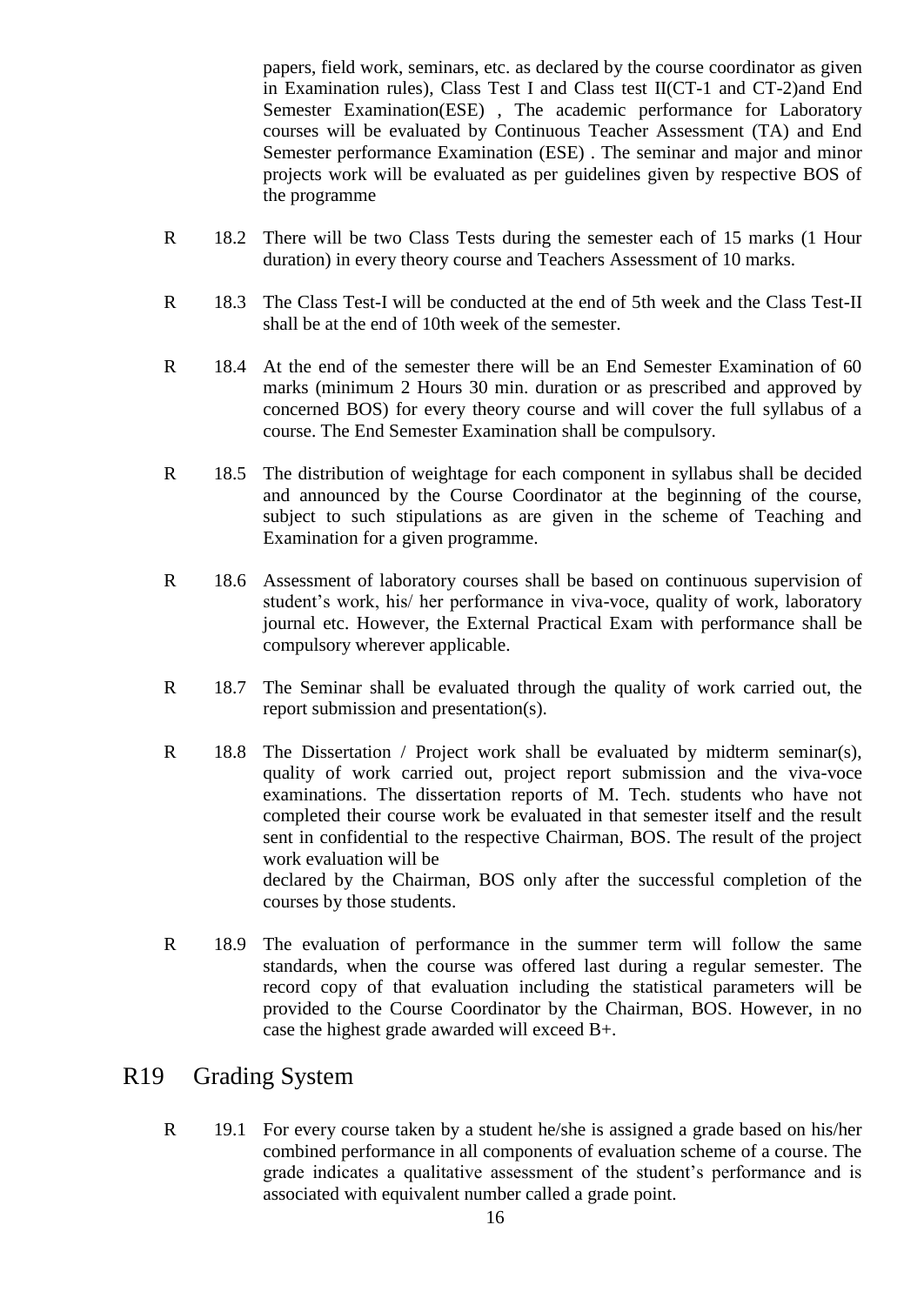- R 19.2 The academic performance of a student shall be graded on a ten-point scale following guidelines given in Appendix-A. The letter grades and their equivalent grade points are listed in Table 2.
- R 19.3 The letter Grades (up to D only) awarded to a student in all the courses shall be converted into a SGPA and CGPA, to be calculated as given in Appendix  $-A$ .

#### R20 Grade Moderation Committee

R 20.1

*(Approved by Academic Council in its meeting on 13th Feb. 2016, vide item no. 2.13)* 

The Grade Moderation Committee for the courses shall be appointed semester wise by the Chairman, BOS who is also the Chairman of the committee for that programme. This committee shall be responsible for adherence to the guidelines for the award of grades and shall include all the concerned Course Coordinators. The Chairman, Grade Moderation Committee shall be responsible for the display of grades in the department and for forwarding the final grades to the Dean, Academic. The

Chairman, Grade Moderation Committee shall also retain the record copies of the marks and the grades along with the statistical parameters for all the courses moderated and hand over a copy of the same to the Chairman, BOS.

### R21 Revaluation of Answer Books

R 21.1 A course coordinator shall display the marks secured by every student within three days after concerned examination. He / she shall allow student to see the evaluated answer paper in class test I & II. In case of End Semester Examination if aggrieved, the student may apply to Head of Department /Chairman BOS within three days after display of marks for re-totaling / revaluation. The conflict between a course coordinator and student for retotaling shall be resolved at departmental level by head of the department. (in case of revaluation of End Semester Examination answer paper student shall pay prescribed fees**).** The Chairman BOS will be central moderator at departmental level and shall forward such application(s) to Coordinator Valuation / Assessment. The coordinator Assessment will get approval to the appropriate examiner from the panel of examiner, from Chairman, E C. The examiner for re-valuation shall essentially be different than the first valuer of the answer sheet. Change in marks will be considered if there is a change greater than 5 % of prescribed total marks. When the change is found to be greater than 5 % and less than or equal to 15%, the changed marks shall be displayed by calculating average of marks allotted by both examiners. If the change in marks after revaluation is found to be greater than 15% of prescribed total marks then the answer paper shall be reassessed by third examiner and changed marks shall be finalized by calculating average of closer marks allotted by two examiners. This facility shall not be available after grades are finalized.

#### R22 Award of Degree

R 22.1 The Degree shall be awarded by Shivaji University, Kolhapur, on the recommendation of Academic Council / BOM.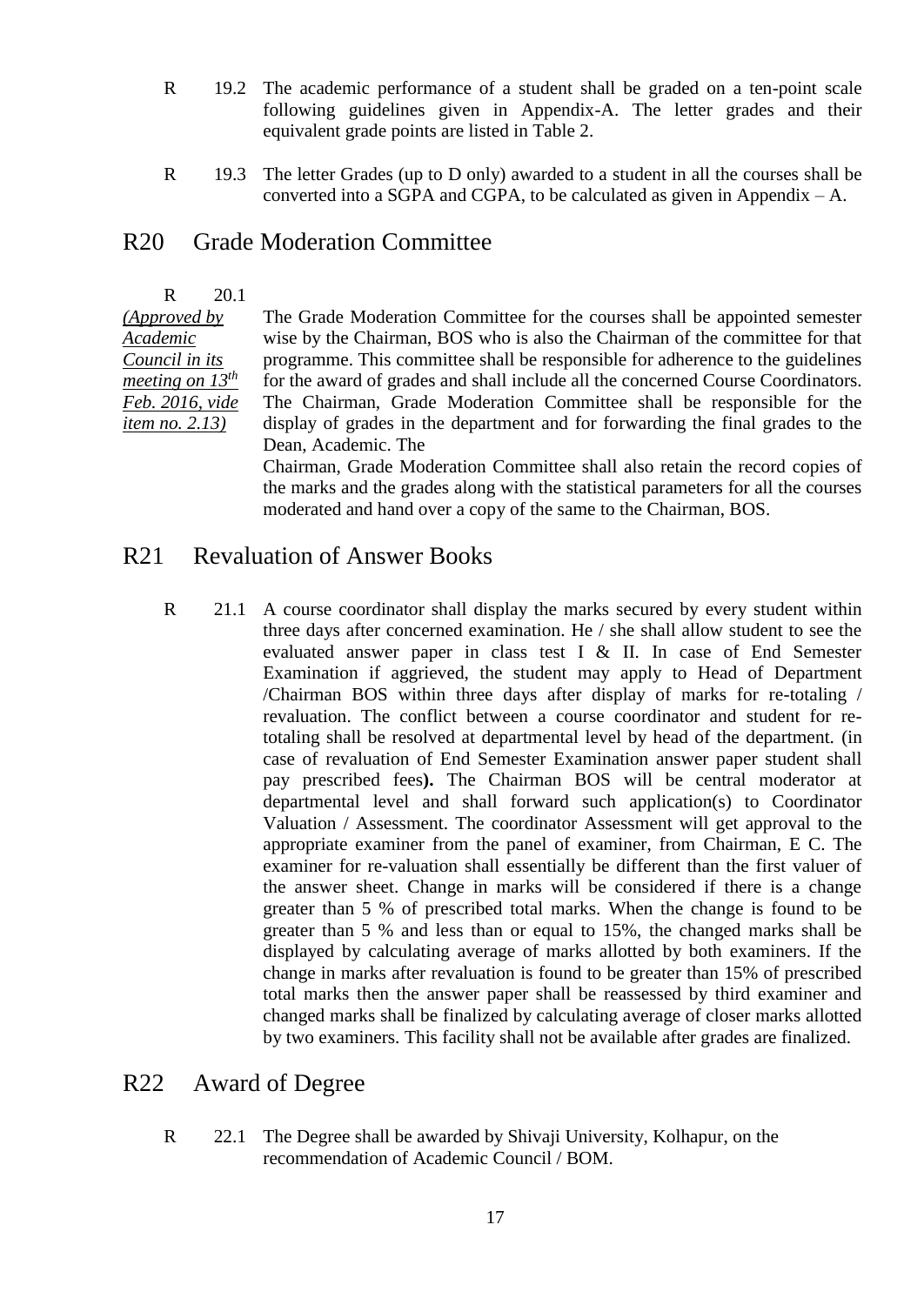### R23 Grade Card

- R 23.1 The grade card issued at the end of the semester to each student will contain the following :
	- a) the credits for each course registered for that semester;
	- b) the letter grade obtained in each course
	- c) the total number of credits earned by the student upto the end of that semester in each of the course.
	- d) the SGPA and the CGPA.
- R 23.2 Grade card will not indicate class or division or rank.

### R24 Minimum Requirements for Award of Degree

- R 24.1 The student should have taken and passed all the prescribed courses including seminar and projects under the general institutional and departmental requirements and the student should have paid all the Institute dues.
- R 24.2 The credits for the courses in which a student has obtained 'D' (minimum passing grade for a course) grade or higher shall be counted as credits earned by him/her. A student who has a minimum CGPA of 6.0 and earned a minimum number of credits as specified in the UG curriculum is eligible for the award of the degree.
- R 24.3 A student, who has earned the minimum credits required for a degree but fails to obtain the minimum specified CGPA for this purpose, shall take additional courses or repeat the courses mentioned in program till the minimum CGPA is attained subject to maximum duration of program as specified in
- R 24.4 A student should have obtained the eligibility certificate in the first year from Shivaji University, Kolhapur.
- R 24.5 The student should have no case of indiscipline/unfair means in examinations pending against him/her.
- R 24.6 The students with CGPA less than or equal to 6.0 shall be eligible for CGPA improvement after completion of M.Tech./M. C. A. programmes. They can register for additional theory courses only for once in the examinations of Summer, or Winter for improvement in CGPA. The maximum limit for theory courses to be registered for CGPA improvement will be 5. As per his/her choice, a student can select these courses from all the M.Tech./ M. C. A. theory courses offered for the respective M.Tech/ M.C. A. Programme. In case if a student fails to improve CGPA, his/her earlier performance will be finally considered. The opportunity for improvement in CGPA shall be available to the students only up to one year from the year of passing their final Examination. For availing this facility, the student shall have to apply to the Principal/Director along with all the original documents showing the degree eligibility, through proper channel within one month of declaration of final results. The student may also submit an application for withdrawal of facility, if felt so before completion of one year.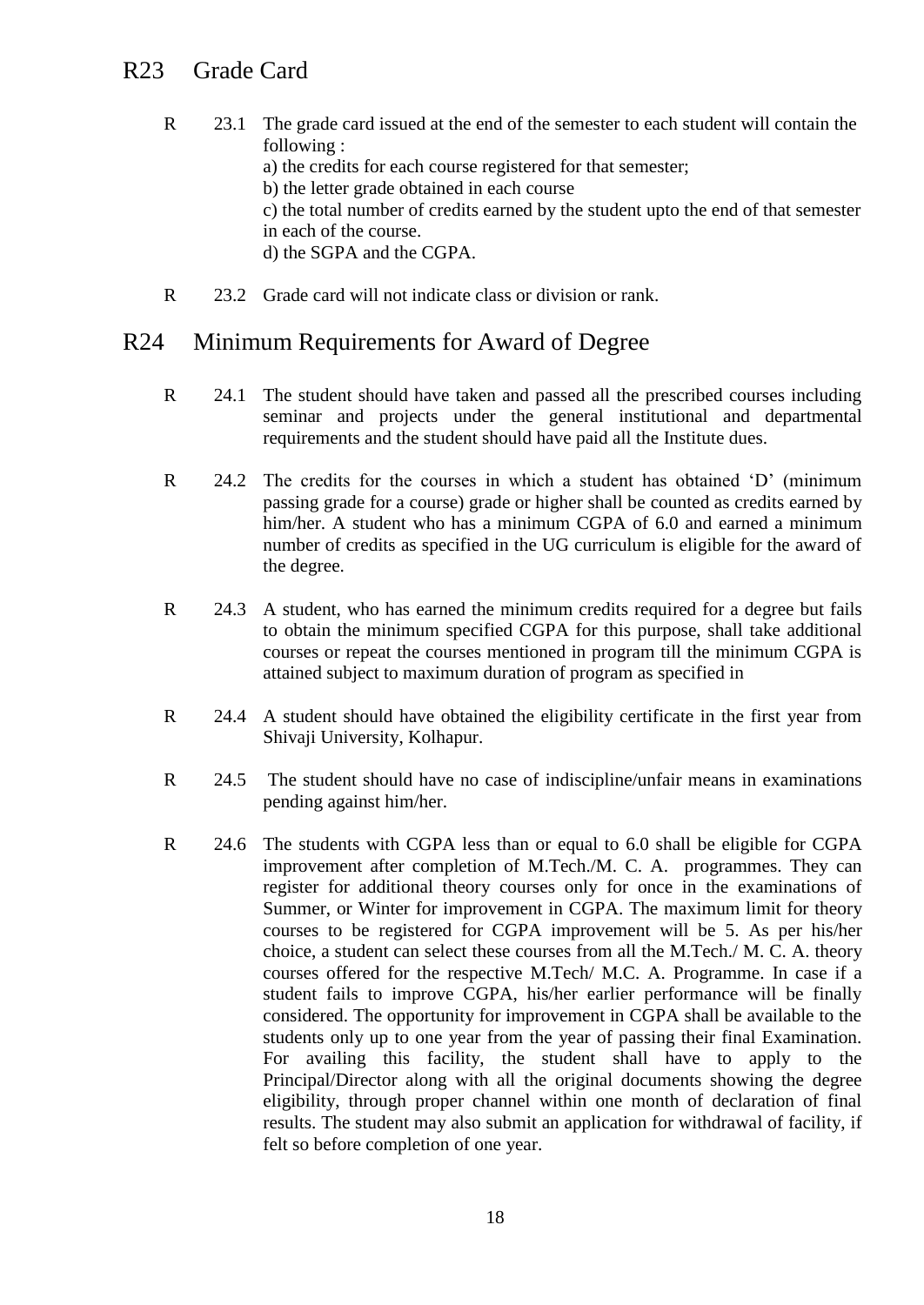### R25 Maximum Period for Completion of Programme

R 25.1 The maximum duration for the PG programme is eight semesters from the date of initial registration ( ten semester for M.C.A). The maximum duration of the programme includes the period of withdrawal, absence and different kinds of leaves permissible to a students but it shall exclude the period of rustication of the student from the Institute. However, genuine cases on confirmation of valid reasons may be referred to Dean Academics for recommendation to Academic Council for extending this limit by additional one year.

### R26 Award of Medals/ Scholarships

- R 26.1 Awards available under excellent performances in sports, cultural, extracurricular, debate, etc. shall be given to the outgoing students as per the norms and procedure declared by the Director
- R 26.2 The award of scholarships / free-ships and other benefits will be in accordance with rules framed by the Government of Maharashtra and Government of India.
- R 26.3 The award of merit scholarships / Medals, if any, to the students will be governed by the regulation framed by the BOM / Academic Council from time to time.
- R 26.4 In case of awards/ scholarships sponsored by Industry/Alumnious, organizations/Individual, The proposal shall be put before academic council along with terms and conditions, if any, proposed by sponsorer. A speerate regulation, if required, may be formulated and be approved by Academic Council.

#### R27 Equivalence and Absorption of student from University Pattern

- R 27.1 The DAMCA students through CAP round to second year of MCA programme shall be required to complete the credit requirements by registration for the credit courses of first year MCA as specified by the MCA BOS. The CGPA of these students shall be calculated by considering the credits gained by the students in these courses along with that of second and third year.
- R 27.2 The DAMCA students can register for such courses within four semesters from the date of registration. These courses will be offered either in odd or in even semester depending upon availability of faculty.
- R 27.3 The student, desirous of seeking readmission to II semester in particular academic year (because of detention in university pattern) will have to register and pass in I semester of the same academic year for all such courses which have not been covered (fully or partially) in previous semester in university pattern.
- R 27.4 While switching from University pattern to autonomous pattern the CGPA of such student shall be calculated as per absolute grading system. CGPA= (Average % of earlier Semesters  $/10$ ) + 0.75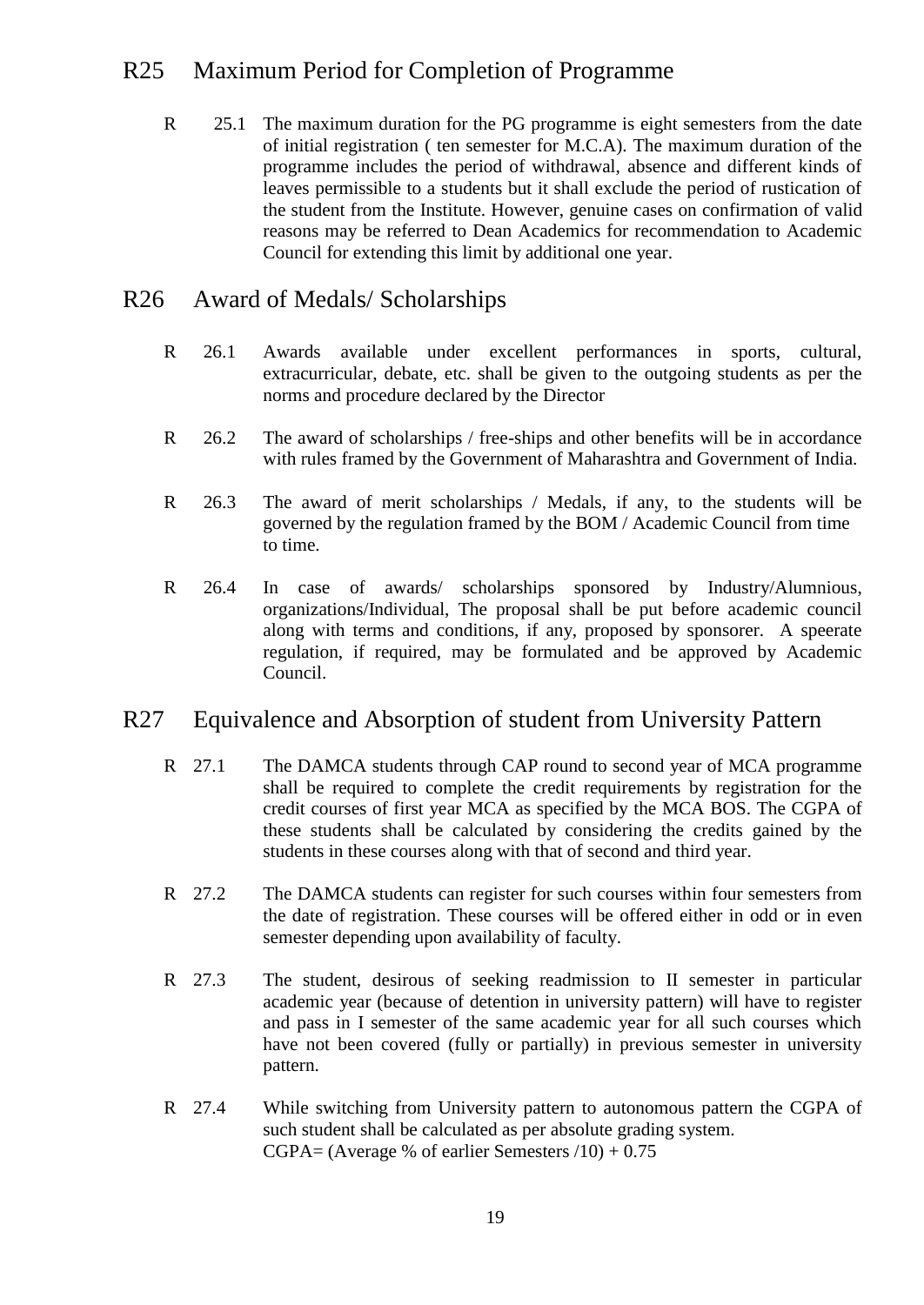R 27.5 When student switches over from university pattern to autonomous pattern, he / she shall be presumed to have earned credits of all courses offered in previous semesters of that programme in autonomous pattern, provided he/ she clears all the backlog subjects in university pattern and earns credits for the additional courses in autonomous pattern, which are not covered in university pattern, prior to switch over.

### R28 Academic Calendar

R 28.1 The academic activities of the Institute are regulated by Academic Calendar approved by the Board on the recommendation of Academic Board from time to time and made available to the students / Faculty members and all other concerned in printed and / or electronics form. It is mandatory for students / Faculty to strictly adhere to the academic calendar for completion of academic activities.

### R29 Interpretation of Regulation

- R 29.1 In case of any dispute, difference of opinion in interpretation of these regulation or any other matter not covered in these regulation, the decision of the Chairman, Academic Board shall be final and binding.
- R30 Emergent Cases
	- R 30.1 Notwithstanding anything contained in the above regulation, the Chairman of the Academic Board may, in emergent situations take action on behalf of the Academic Board as he deems appropriate and report it to the next meeting of the Academic Board for its approval.

### R31 Power to Modify

R 31.1 Notwithstanding all that has been stated above, the Academic Board has the right to modify any of the above regulation from time to time.

| Programme                          | Degree                                                      | Course<br>Code |
|------------------------------------|-------------------------------------------------------------|----------------|
| Civil Engineering                  | M. Tech. Civil Engineering<br>(Construction Management)     | CM             |
| Civil Engineering                  | M. Tech. Civil Engineering<br>(Structural Engineering)      | <b>SE</b>      |
| <b>Mechanical Engineering</b>      | M. Tech. Mechanical Engineering<br>(Production Engineering) | <b>PE</b>      |
| <b>Mechanical Engineering</b>      | M. Tech. Mechanical Engineering<br>(Heat Power Engineering) | HP             |
| <b>Electrical Engineering</b>      | M. Tech. Electrical Engineering<br>(Power Systems)          | <b>PS</b>      |
| Master of Computer<br>Applications | <b>MCA</b>                                                  | MC             |

#### Table I PG PROGRAMMES LEADING TO M. TECH. DEGREE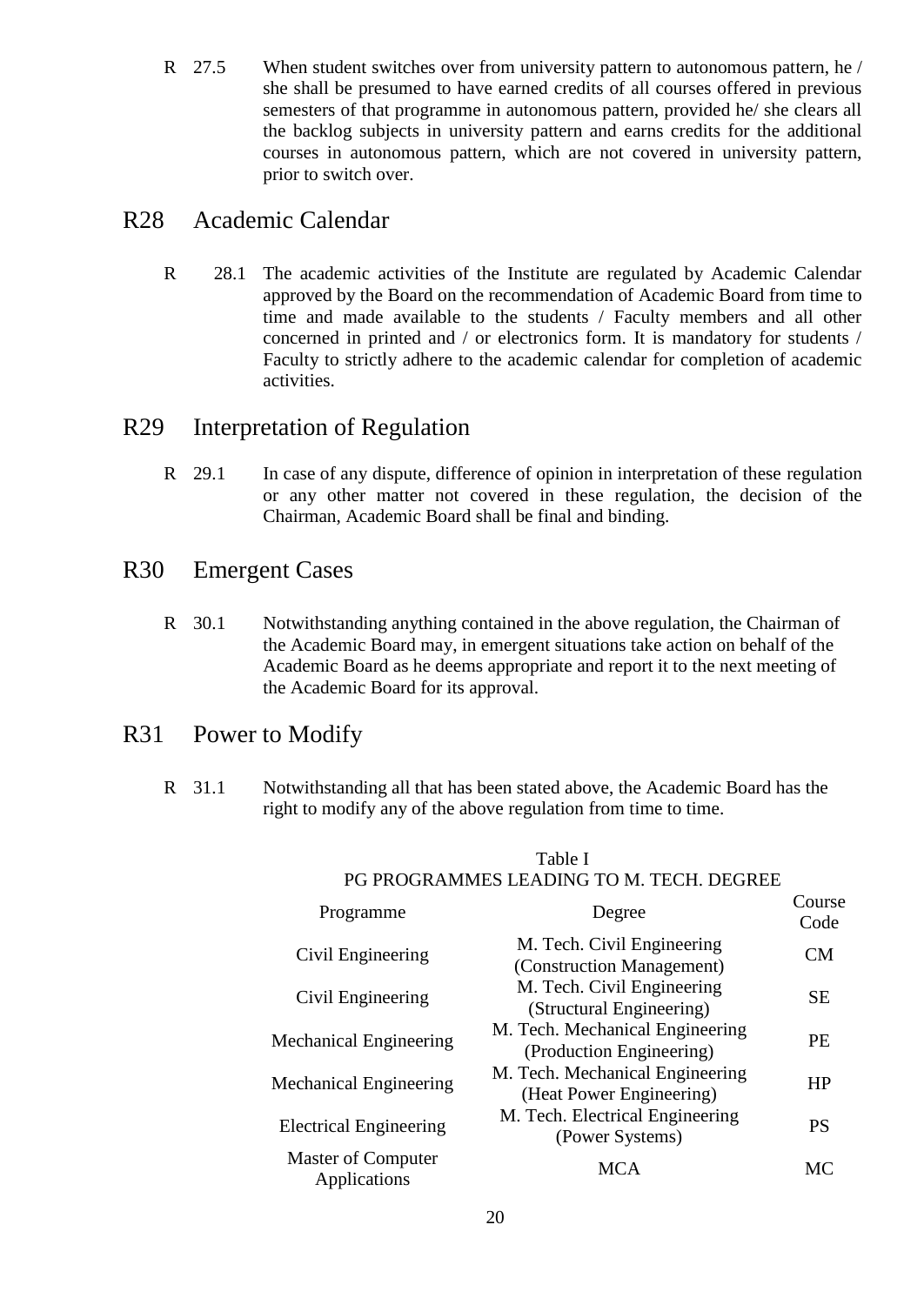|                                          | таріс п<br><b>STRUCTURE OF GRADING</b> |                                                                       |
|------------------------------------------|----------------------------------------|-----------------------------------------------------------------------|
| Academic Performance                     | Grades                                 | <b>Grade Points</b>                                                   |
| Outstanding                              | $A+$                                   | 10                                                                    |
| Excellent                                | A                                      | 9                                                                     |
| Very Good                                | $B+$                                   | 8                                                                     |
| Good                                     | B                                      | 7                                                                     |
| Average                                  | $\mathsf{C}$                           | 6                                                                     |
| Marginal                                 | D                                      | 5                                                                     |
| Poor                                     | F                                      | $\Omega$                                                              |
| Incomplete                               | I                                      | Subsequently to be<br>changed<br>into pass (D to $B+$ ) or F<br>grade |
| Withdrawal                               | W                                      |                                                                       |
| Non-completion of course<br>requirements | Z                                      |                                                                       |
| Extension (In Projects only)             | X                                      |                                                                       |

Table II

#### Explanation of Grading System

#### **'F' Grade**

· The 'F' grade denotes poor performance. · A student has to repeat all compulsory (core) courses in which she / he obtains 'F' grade, until a passing grade is obtained. Student has to repeat the course in summer term or whenever the regular course is offered by the department. · For the elective courses in which 'F' grade has been obtained, the student may take the same course or any other course from the same elective group. · Further, 'F' grades secured in any courses stay permanently on the grade card.

Repeated failure in a course shall reflect in the form of multiple "F".

#### **'I' Grade**

This grade indicates an 'Incomplete' course requirements due to absence in End Semester Examination. The grade is required to be converted into a regular letter grade as per provisions in R 15.5.

#### **'W' Grade**

This refers to withdrawal from the course as per provisions in R 17.

#### **'X' Grade**

This grade is awarded for incomplete Project work and will be converted to a regular grade on the completion of the Project work and its evaluation.

#### **'Z' Grade**

This grade stands for registration cancelled for non-completion of course requirement.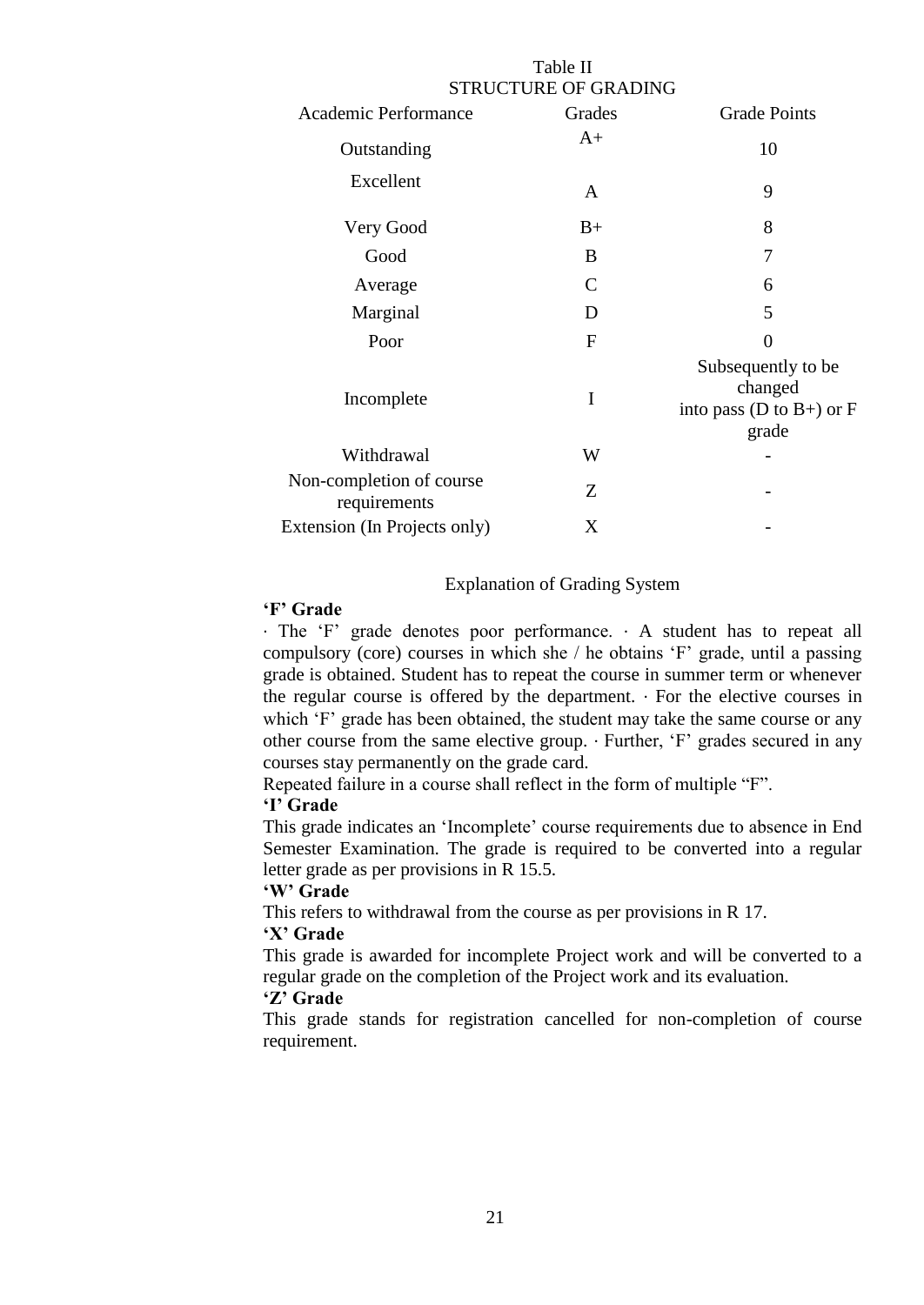#### **Appendix A**

#### **Performance Indices**

#### **(i) Calculation of Semester Grade Point Average (SGPA)**

The performance of a student in a semester is indicated by a number called SGPA. The SGPA is the weighted average of the grade points obtained in all the courses registered by the student during the semester.

$$
SGPA = \frac{\sum_{i=1}^{n} C_i P_i}{\sum_{i=1}^{n} C_i}
$$

Where,

 $C_i$  = The number of credits offered in the i<sub>th</sub> course of a semester for which SGPA is to be calculated

 $P_i$  = Grade Point earned in the i<sub>th</sub> course

 $i = 1, 2, \ldots, n$  represent the number of courses in which a student is registered in the concerned semester

#### **The SGPA is rounded upto two decimal places.**

#### **(ii) Calculation of Cummulative Grade Point Average (CGPA)**

Up-to-date assessment of the overall performance of a student from the time of his first registration is obtained by calculating a number called CGPA, which is weighted average of the grade points obtained in all the courses registered by the student since he entered the Institute.

$$
CGPA = \frac{\sum_{j=1}^{n} C_j P_j}{\sum_{j=1}^{n} C_j}
$$

Where,

 $C_j$  = The number of credits offered in the jth course up to the semester for which CGPA is to be calculated

 $P_i$  = Grade point earned in the j<sub>th</sub> course. A letter grade lower than D in a course shall not be taken into consideration for calculation of CGPA

 $j = 1, 2, \ldots,$  m represent the number of courses in which a student is registered up to the semester for which the CGPA is to be calculated

**The CGPA is also rounded upto two decimal places.**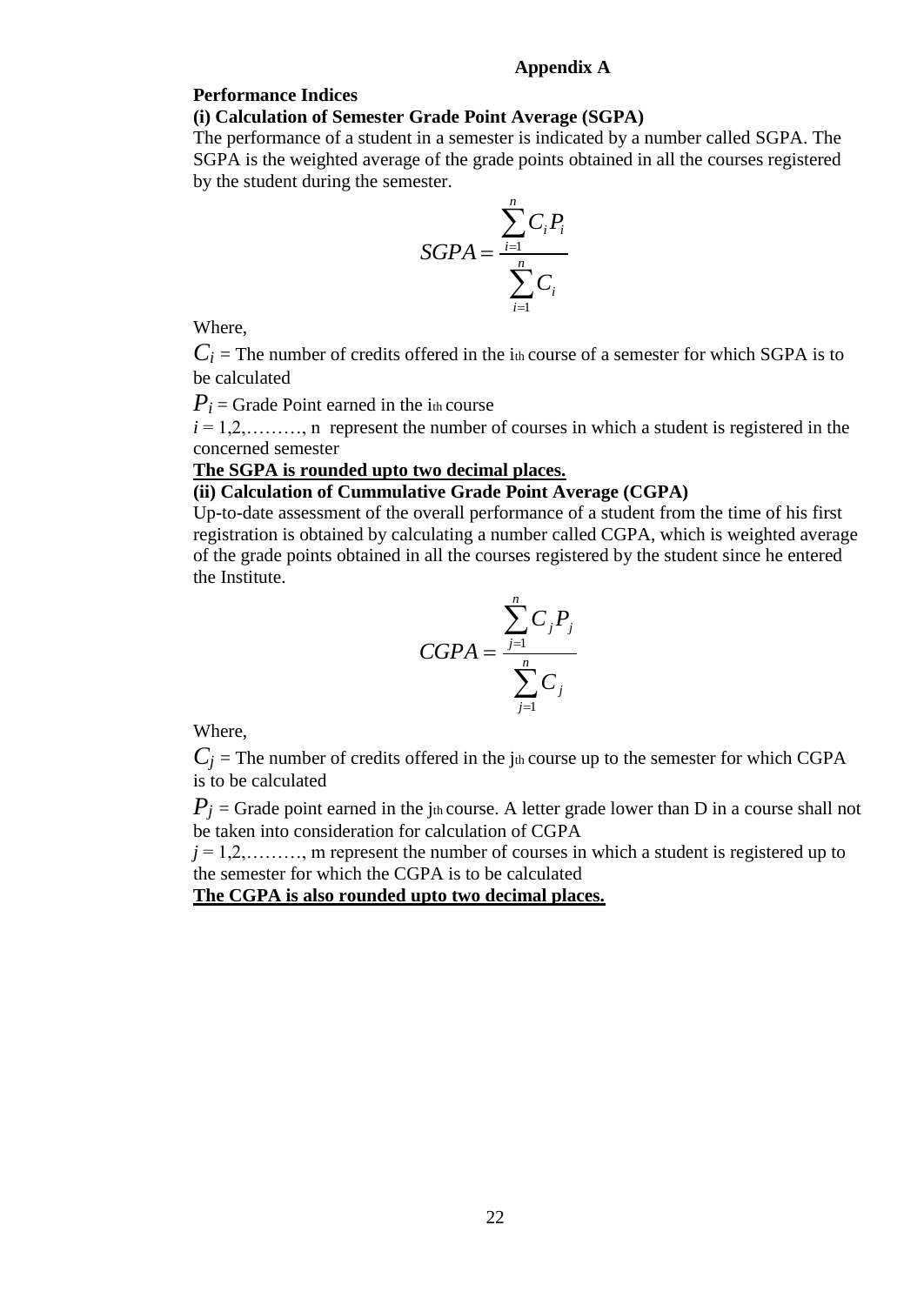#### **Appendix B**

The following are the general guidelines for the award of grades:

(i) For each student, evaluation in different components of a course shall be done in absolute marks considering the weightage in scheme.

(ii) The marks of various components shall be added to get total marks secured on a 100 points scale. The rounding off shall be done on the higher side.

(iii) For less than 15 students in a course, the grades shall be awarded on the basis of natural cut-off in the absolute marks (Appendix D).

(iv) For 15 and more number of students in a course, the statistical method shall be used for the award of grades with or without marginal adjustment for natural cut-off. The salient features of statistical method are given in Appendix-E.

(vi) A+ (A Plus) grade shall not be awarded for percentage of marks less than 80 under any circumstances. There shall not be more than 10% (rounded off to integer value) A + grade in any course.

(vii) D grade shall not be awarded for percentage of marks less than 50 in any case. Still further, no student having 50% or more marks shall be awarded failing grade of F.

*(Approved by Academic Council in its meeting on 13th Feb. 2016, vide item no. 2.13)*  (viii) The overall distribution of different grades shall be as indicated in the statistical distribution to the extent possible. (Appendix  $-E$ )

(ix) The provisional grades shall be awarded by the Course Coordination Committee / Course coordinator of the course. The grades shall be finalized within ten days after the End Semester Examination. The course coordinator shall have full responsibility for this purpose.

(x) The grades so awarded shall be moderated by a Grade Moderation committee for that semester of the department. This committee will finalize the grades and display a copy of the grades awarded on the Notice board of the Department. All the final grades shall be communicated to the Dean, Academics within three days from the date of display of grades.

(xi) The procedures for evaluation and award of grades for project, training, seminar and group discussion shall be decided by the respective DBoS.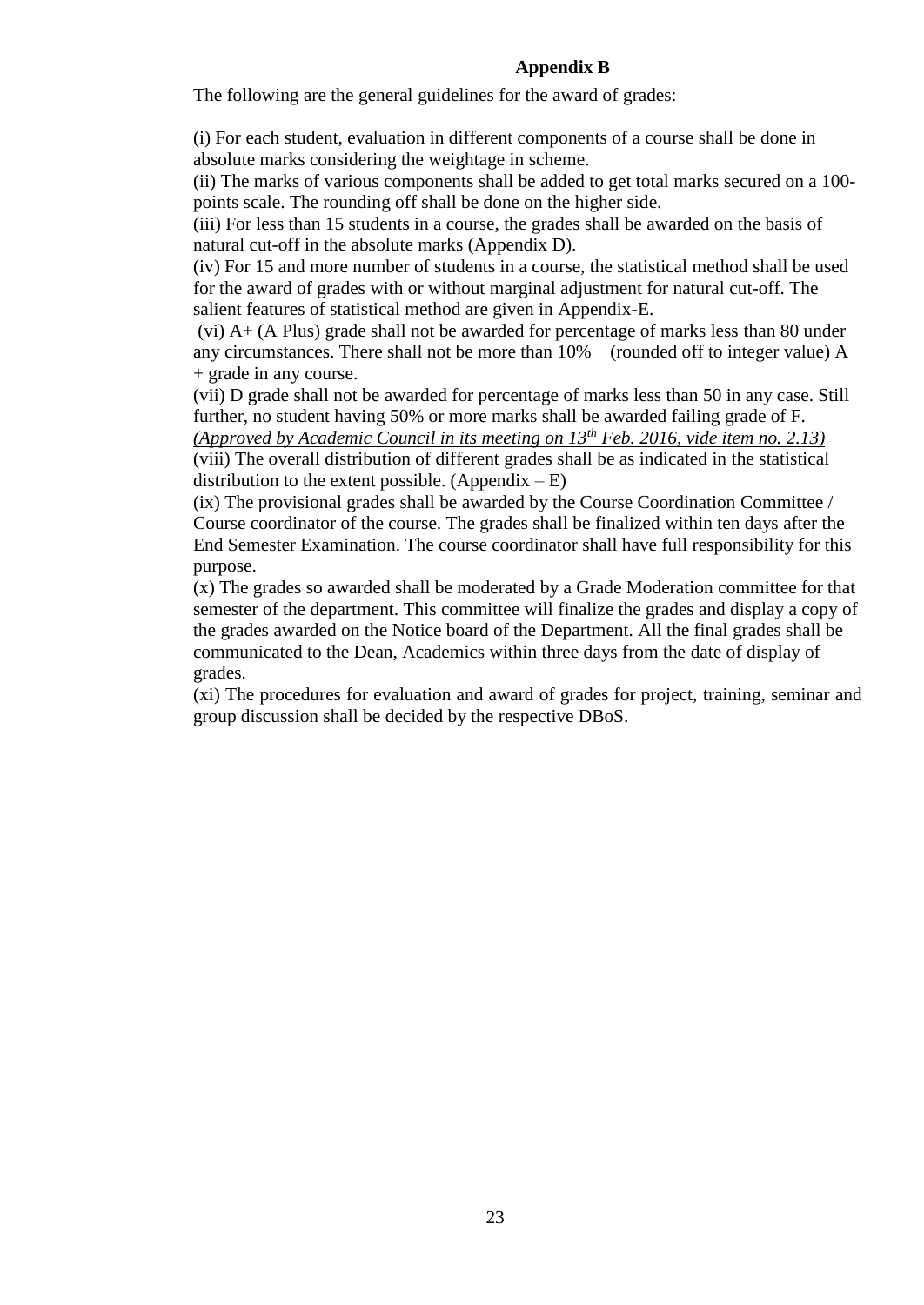#### **Appendix C**

#### **Dissertation Evaluation**

- 1. Every student has to undertake a dissertation of professional interest. The Dissertation may be related to a theoretical analysis, an experimental investigation, a proto-type design, a new correlation and analysis of data, fabrication and setup of new equipment. The Supervisor allotted by the Head of department normally assigns the dissertation well in time and the work is done uniformly during both the semesters of the final year.
- 2. For full time course, the registration for the dissertation work is normally in two stages, each spread over a semester. At the end of the first stage, the student is required to submit preliminary report of his / her work by a prescribed date to the supervisor / guide and present it to a Panel of Examiners. The second stage of the work is continued in the following semester.
- 3. The student shall register the title along with dissertation synopsis within a month from the date of registration. The change in title, if any, shall be allowed once, provided such request is received from student duly approved by the supervisor and Examination Committee.
- 4. The final dissertation report should be submitted by the prescribed date. A panel of examiners shall evaluate the report and an oral examination is conducted after the End Semester Examination.
- 5. Generally, there should not be any extension in the schedule for dissertation report. However, for genuine reasons (such as medical reasons (Accident and / or hospitalization of a student) or other emergency circumstances (death of immediate close relative i.e. father, mother, brother and sister), extension in submission of dissertation report beyond the date specified in the calendar for one month with permission from BOS, Chairman may be granted. If the dissertation cannot be completed due to valid reasons, the course can be withdrawn in consultation with the course coordinator and the supervisor on or before the last date for withdrawal of courses. Re-registration for the same is required in the following semester in which it should be completed. He / she may submit the dissertation immediately after re-registration if desired.
- 6. Students who do not withdraw the dissertation in time and do not submit the dissertation report for assessment by the due date, will be temporarily awarded 'I' grade at the time of finalization of grades. The 'I' grade will be converted to a performance grade not higher that B+ when these students submit their reports and undergo the oral examination. Thus, such students will be entitled only to the grades B+, B, C, and D after the oral assessment. Further, if such late reports are not submitted, one week before the registration of next semester, the 'I' grade will be automatically converted to 'F'.
- 7. First stage assessment of the dissertation shall be awarded letter grade. Students who obtain F in the final (second stage) assessment will be required to re-register for the second stage.
- 8. Student should submit 3 hardbound typed copies of Dissertation Report and a soft copy in pdf form to the central library. The central library will issue the certificate in respect of report submission. A student who is unable to complete his/her Dissertation may be awarded 'X' grade and he/she will be required to register for the next Semester and pay the fees under following circumstances: (d) Exceptional circumstances beyond student's / supervisor control (e) Medical grounds (f) Technical reasons/grounds such as the equipment not being available.
- 9. For the industry sponsored PG project, the respective programme BOS should scrutinize and approve the proposal. The industry has to assign a co-guide for the project. The student should give progress report for every month to the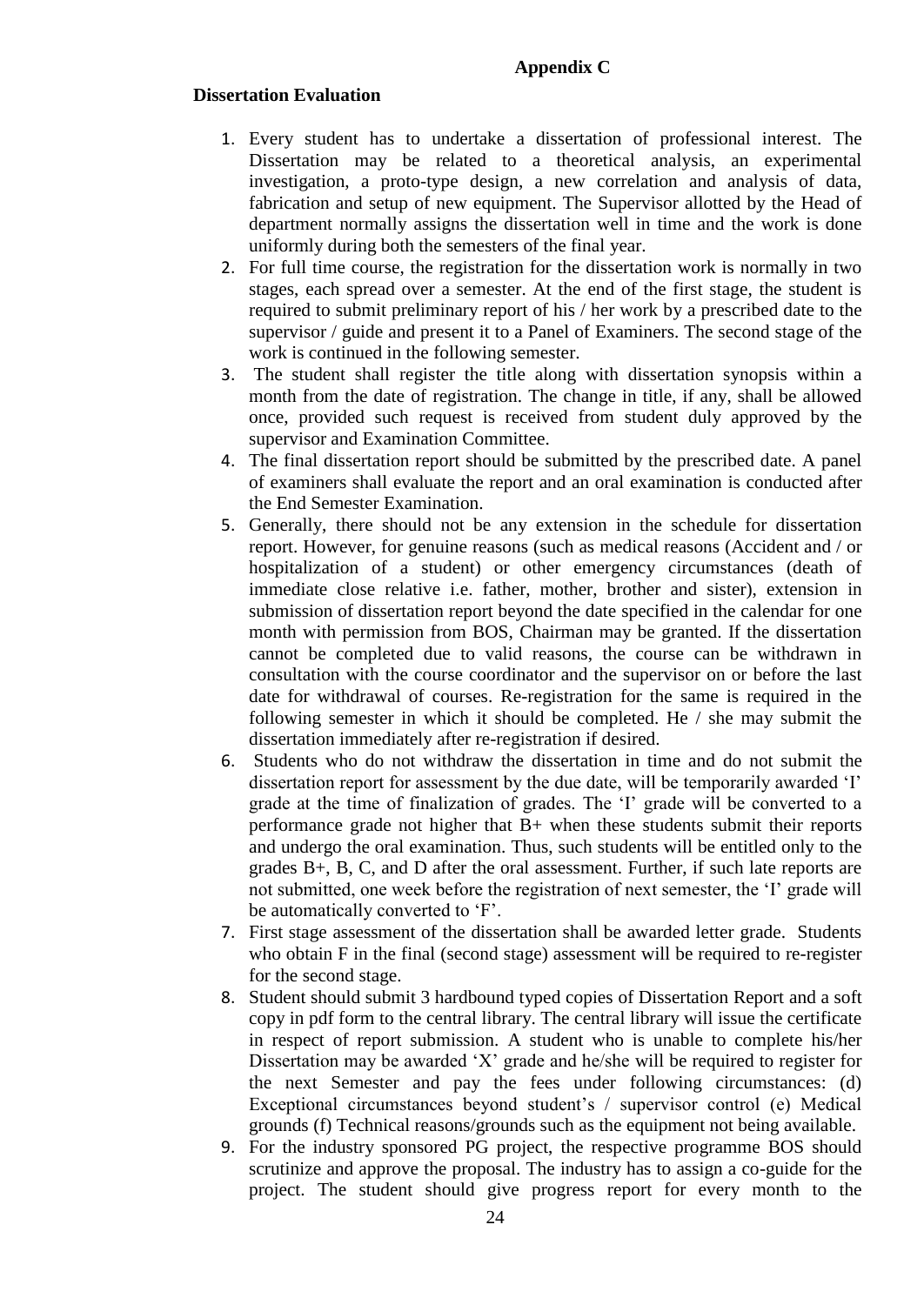supervisor. The supervisor in consultation with industry co-guide should decide the scope of work for fulfillment of the requirements. The defense examination of the student shall be as regular student, but in presence of co-guide.

- 10. The department needs to sign MOA (Memorandum of Agreement) with the sponsoring industry. This should include period for which student should work in industry and the stipend to be paid to the student by the sponsoring industry. The stipend to the student from industry shall be more than 20% than the stipend paid by college to the student. (such student can not claim any stipend from the college for the period for which he/she is supposed to work in industry)
- 11. If the stipendiary student is find working in any other organization, except for sponsored project, his admission to the PG programme in the college will be immediately cancelled.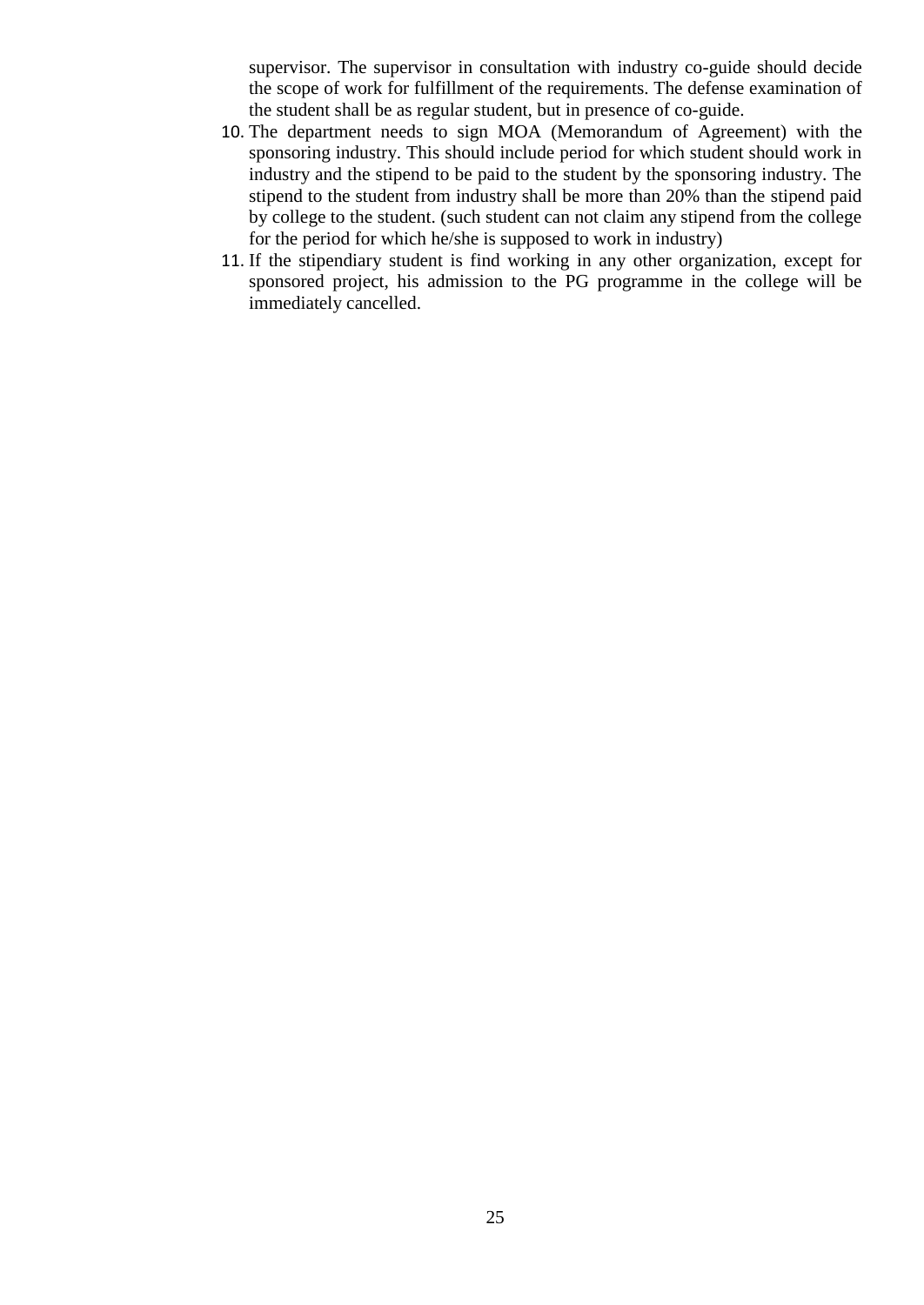## **Appendix D**

Award of Grade Based on Absolute Marks System

The award of grades based on absolute marks out of 100 shall be made as follows:

| <b>Range Marks</b> | Grade |
|--------------------|-------|
| 85-100             | $A+$  |
| 78-84              | A     |
| 71-77              | $B+$  |
| 64-70              | B     |
| 57-63              | C     |
| 50-57              |       |